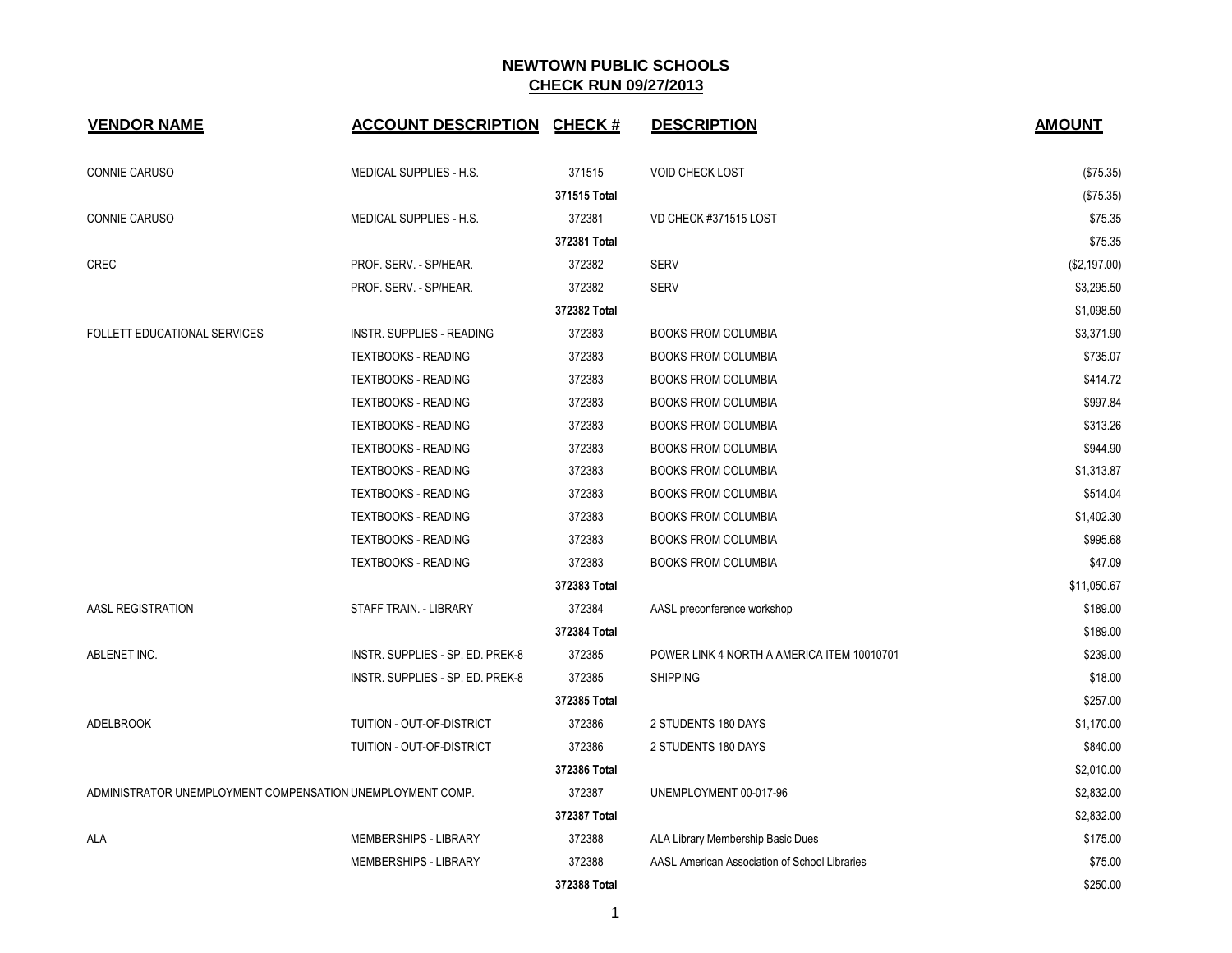| <b>VENDOR NAME</b>               | <b>ACCOUNT DESCRIPTION CHECK #</b> |              | <b>DESCRIPTION</b>                                             | <b>AMOUNT</b> |
|----------------------------------|------------------------------------|--------------|----------------------------------------------------------------|---------------|
| ALARMS BY PRECISION LLC          | <b>B. &amp; G. REPAIRS - H.</b>    | 372389       | <b>TEACHER KEYS - HAWL</b>                                     | \$35.00       |
|                                  | B. & G. REPAIRS - HOM.             | 372389       | INSTALL ELECTRIC STRIKE - HOM                                  | \$156.25      |
|                                  | B. & G. REPAIRS - RIS.             | 372389       | RELOCATE AIPHONE / TROUBLESHOOT VARIOUS DOOR LOCK ISSUES - RIS | \$312.50      |
|                                  | B. & G. REPAIRS - RIS.             | 372389       | RELOCATE AIPHONE / TROUBLESHOOT VARIOUS DOOR LOCK ISSUES - RIS | \$950.00      |
|                                  | B. & G. REPAIRS - RIS.             | 372389       | RELOCATE AIPHONE / TROUBLESHOOT VARIOUS DOOR LOCK ISSUES - RIS | \$212.50      |
|                                  | B. & G. REPAIRS - RIS.             | 372389       | RELOCATE AIPHONE / TROUBLESHOOT VARIOUS DOOR LOCK ISSUES - RIS | \$570.00      |
|                                  | B. & G. REPAIRS - RIS.             | 372389       | RELOCATE AIPHONE / TROUBLESHOOT VARIOUS DOOR LOCK ISSUES - RIS | \$375.00      |
|                                  | B. & G. REPAIRS - M.S.             | 372389       | REPLACE CCTV CAMERA / REPAIR DOOR LOCK - NMS                   | \$187.50      |
|                                  | B. & G. REPAIRS - M.S.             | 372389       | REPLACE CCTV CAMERA / REPAIR DOOR LOCK - NMS                   | \$427.50      |
|                                  | B. & G. REPAIRS - M.S.             | 372389       | REPLACE CCTV CAMERA / REPAIR DOOR LOCK - NMS                   | \$1,062.50    |
|                                  | <b>B. &amp; G. REPAIRS - H.S.</b>  | 372389       | FIRE ALARM REPAIRS / TEACHER KEYS                              | \$765.00      |
|                                  | <b>B. &amp; G. REPAIRS - H.S.</b>  | 372389       | FIRE ALARM REPAIRS / TEACHER KEYS                              | \$750.00      |
|                                  | B. & G. REPAIRS - H.S.             | 372389       | FIRE ALARM REPAIRS / TEACHER KEYS                              | \$302.50      |
|                                  | <b>B. &amp; G. REPAIRS - H.S.</b>  | 372389       | FIRE ALARM REPAIRS / TEACHER KEYS                              | \$27.00       |
|                                  | <b>B&amp;G CONTRACTED SERV.</b>    | 372389       | ANNUAL TEST / INSPECTION OF FIRE ALARM SYSTEMS - ALL SCHOOLS   | \$5,500.00    |
|                                  | <b>B&amp;G CONTRACTED SERV.</b>    | 372389       | ANNUAL ALARM MONITORING - ALL SCHOOLS                          | \$3,600.00    |
|                                  |                                    | 372389 Total |                                                                | \$15,233.25   |
| ALL ABOUT YOU HOME CARE SERVICES | PROF. SERV. - HEALTH ELEM/RIS      | 372390       | LPN SERVICES STARR PROGRAM                                     | \$1,303.75    |
|                                  | PROF. SERV. - HEALTH ELEM/RIS      | 372390       | LPN SERVICES STARR PROGRAM                                     | \$1,691.25    |
|                                  |                                    | 372390 Total |                                                                | \$2,995.00    |
| ALL-STAR TRANSPORTATION LLC      | STUDENT TRAVEL - MUSIC             | 372391       | MARCHING BAND TO BETHEL                                        | \$1,160.00    |
|                                  | STUDENT TRAVEL - SPORTS            | 372391       | <b>SHUTTLES</b>                                                | \$340.00      |
|                                  | STUDENT TRAVEL - SPORTS            | 372391       | FIELD HOCKEY- CROSS COUNTRY                                    | \$1,920.00    |
|                                  | STUDENT TRAVEL - SPORTS            | 372391       | <b>SHUTTLE</b>                                                 | \$255.00      |
|                                  | STUDENT TRAVEL - MUSIC             | 372391       | SINGERS TO LASHER PROPERTY                                     | \$85.00       |
|                                  |                                    | 372391 Total |                                                                | \$3,760.00    |
| AMAZON                           | <b>SUPPLIES - LIBRARY</b>          | 372392       | Amazon Book Order *See attached*                               | \$147.79      |
|                                  | <b>SUPPLIES - LIBRARY</b>          | 372392       | Amazon Book Order *See attached*                               | \$17.02       |
|                                  | SUPPLIES - LIBRARY                 | 372392       | Amazon Book Order *See attached*                               | \$199.69      |
|                                  | <b>SUPPLIES - LIBRARY</b>          | 372392       | Amazon Book Order *See attached*                               | \$71.23       |
|                                  | <b>SUPPLIES - LIBRARY</b>          | 372392       | Amazon Book and DVD order *see attached* NO SHIPPING           | (\$14.99)     |
|                                  | <b>SUPPLIES - LIBRARY</b>          | 372392       | Amazon Book and DVD order *see attached* NO SHIPPING           | \$47.95       |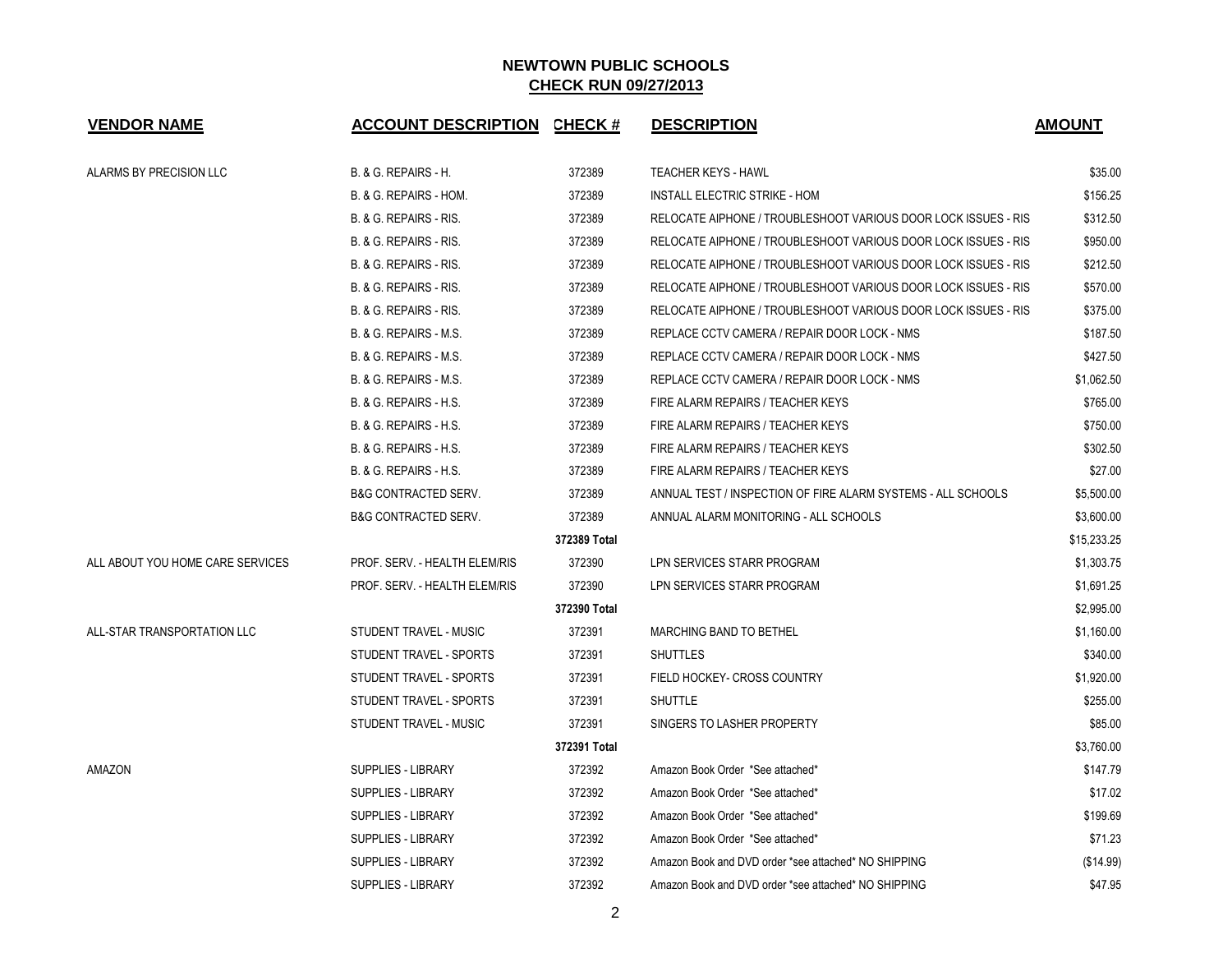| <b>VENDOR NAME</b> | <b>ACCOUNT DESCRIPTION CHECK #</b> |              | <b>DESCRIPTION</b>                                     | <b>AMOUNT</b> |
|--------------------|------------------------------------|--------------|--------------------------------------------------------|---------------|
| AMAZON             | <b>SUPPLIES - LIBRARY</b>          | 372392       | Amazon Book and DVD order *see attached* NO SHIPPING   | \$9.84        |
|                    | <b>SUPPLIES - LIBRARY</b>          | 372392       | Amazon Book and DVD order *see attached* NO SHIPPING   | \$234.64      |
|                    |                                    | 372392 Total |                                                        | \$713.17      |
| AMAZON             | INSTR. SUPPLIES - GUIDANCE         | 372393       | One inch ring view binder,                             | \$30.80       |
|                    | INSTR. SUPPLIES - GUIDANCE         | 372393       | One inch ring view binder,                             | \$42.60       |
|                    | OFF. SUPPLIES - ADMIN.             | 372393       | Note Cards                                             | \$22.98       |
|                    | <b>INSTR. SUPPLIES - SCIENCE</b>   | 372393       | 10 pks. Of 11x17 cardstock                             | \$24.99       |
|                    | <b>INSTR. SUPPLIES - SCIENCE</b>   | 372393       | 10 pks. Of 11x17 cardstock                             | \$74.97       |
|                    | <b>INSTR. SUPPLIES - SCIENCE</b>   | 372393       | 10 pks. Of 11x17 cardstock                             | \$74.97       |
|                    | INSTR. SUPPLIES - SCIENCE          | 372393       | 10 pks. Of 11x17 cardstock                             | \$74.97       |
|                    | INSTR. SUPPLIES - SCIENCE          | 372393       | Science classroom supplies, paper towels.              | \$30.93       |
|                    | INSTR. SUPPLIES - SCIENCE          | 372393       | Science classroom supplies, paper towels.              | \$30.93       |
|                    | INSTR. SUPPLIES - SCIENCE          | 372393       | Science classroom supplies, paper towels.              | \$30.93       |
|                    | INSTR. SUPPLIES - SCIENCE          | 372393       | Science classroom supplies, paper towels.              | \$30.93       |
|                    | <b>INSTR. SUPPLIES - SCIENCE</b>   | 372393       | Science classroom supplies, paper towels.              | \$30.93       |
|                    | <b>INSTR. SUPPLIES - SCIENCE</b>   | 372393       | Science classroom supplies, paper towels.              | \$30.93       |
|                    | <b>INSTR. SUPPLIES - SCIENCE</b>   | 372393       | Science classroom supplies, paper towels.              | \$30.93       |
|                    | INSTR. SUPPLIES - SCIENCE          | 372393       | Science classroom supplies, paper towels.              | \$30.93       |
|                    | INSTR. SUPPLIES - SCIENCE          | 372393       | Science classroom supplies, paper towels.              | \$30.93       |
|                    | INSTR. SUPPLIES - SCIENCE          | 372393       | Science classroom supplies, paper towels.              | \$30.93       |
|                    | OFF. SUPPLIES - ADMIN.             | 372393       | AT a glance desk pad calendar, Item SW230-00           | \$22.98       |
|                    | OFF. SUPPLIES - ADMIN.             | 372393       | AA Batteries.                                          | \$17.90       |
|                    |                                    | 372393 Total |                                                        | \$696.46      |
| AMAZON             | INSTR. SUPPLIES - CLASSROOM        | 372394       | How Full is Your Bucket? - Rath                        | \$10.49       |
|                    | INSTR. SUPPLIES - CLASSROOM        | 372394       | Stand in My Shoes: Kids Learning About Empathy         | \$7.88        |
|                    | INSTR. SUPPLIES - CLASSROOM        | 372394       | Ordinary Mary s Extraordinary Deed                     | \$12.16       |
|                    | INSTR. SUPPLIES - CLASSROOM        | 372394       | Random Acts of Kindness                                | \$11.48       |
|                    | INSTR. SUPPLIES - CLASSROOM        | 372394       | Courage                                                | \$9.69        |
|                    | INSTR. SUPPLIES - CLASSROOM        | 372394       | Igranine the Brave - 978-0439903790 Hardcover          | \$63.40       |
|                    | INSTR. SUPPLIES - CLASSROOM        | 372394       | Igranine the Brave - 978-0439903790 Hardcover          | \$101.44      |
|                    | INSTR. SUPPLIES - COMPUTER ED.     | 372394       | Microsoft Life Cam HD5000 720 HD Webcam                | \$419.88      |
|                    | INSTR. SUPPLIES - COMPUTER ED.     | 372394       | Kingston Data Traveler 8 GB high speed USB Flash Drive | \$69.20       |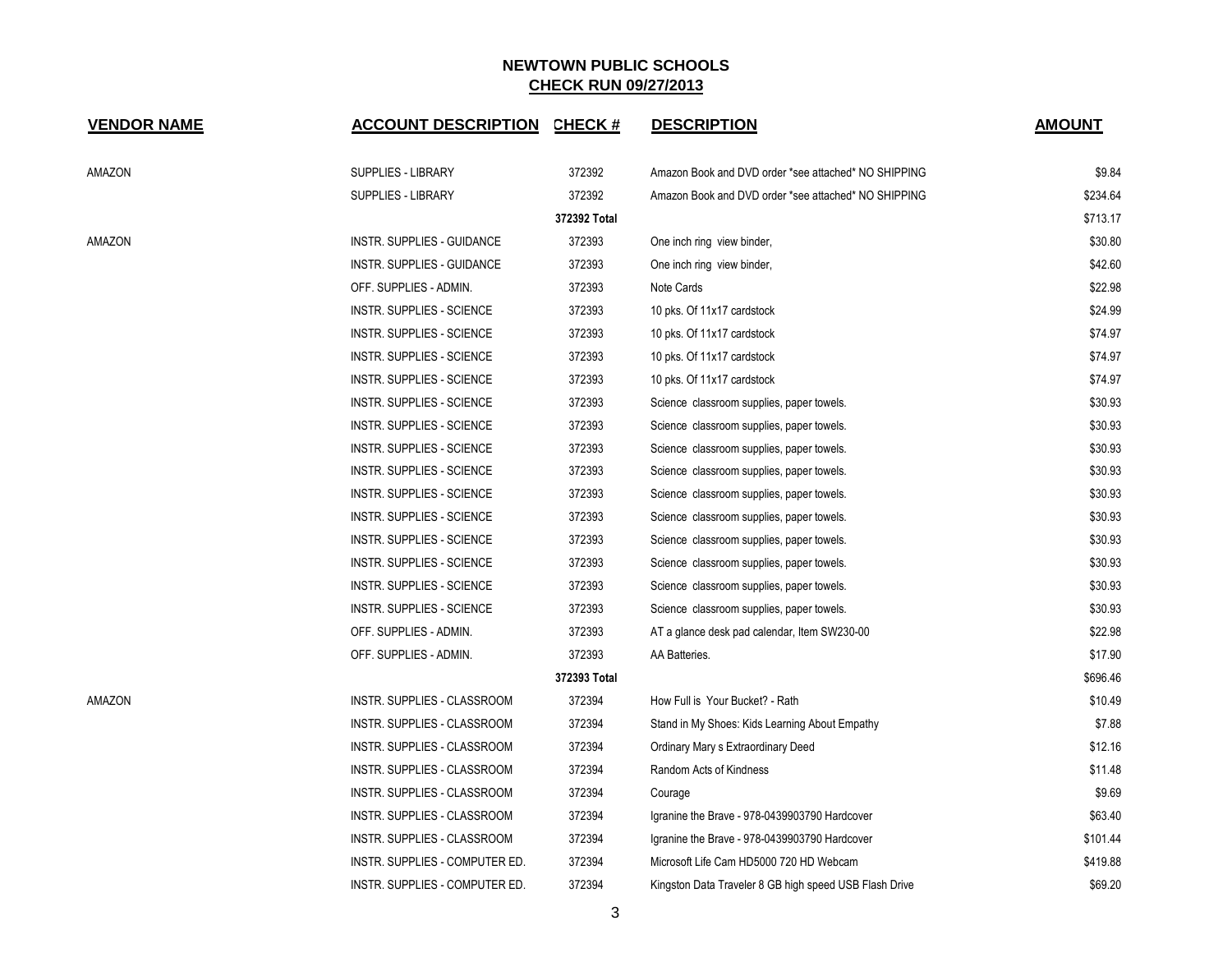| <b>VENDOR NAME</b> | <b>ACCOUNT DESCRIPTION</b>         | <b>CHECK#</b> | <b>DESCRIPTION</b>                                              | <b>AMOUNT</b> |
|--------------------|------------------------------------|---------------|-----------------------------------------------------------------|---------------|
| AMAZON             | INSTR. SUPPLIES - COMPUTER ED.     | 372394        | Genuine HP 4pk Toner Combo - Color LaserJet 3600 printer series | \$499.99      |
|                    | INSTR. SUPPLIES - COMPUTER ED.     | 372394        | Q2612A HP 12A Pring Cartridge                                   | \$64.84       |
|                    | INSTR. SUPPLIES - COMPUTER ED.     | 372394        | HP CE255X LaserJet 55X Toner                                    | \$199.00      |
|                    | INSTR. SUPPLIES - COMPUTER ED.     | 372394        | HP LaserJet 15X Black Toner.                                    | \$851.29      |
|                    |                                    | 372394 Total  |                                                                 | \$2,320.74    |
| AMAZON             | OTHER SUPPLIES - STAFF DEVELOP.    | 372395        | Making Thinking Visible with DVD                                | \$99.80       |
|                    | STAFF TRAIN. - CLASSROOM           | 372395        | Pathways to the Common Core - Professional Development          | \$213.24      |
|                    |                                    | 372395 Total  |                                                                 | \$313.04      |
| AMAZON             | <b>TEXTBOOKS - ENGLISH</b>         | 372396        | 0140296409 DISGRACE                                             | \$65.80       |
|                    | <b>TEXTBOOKS - ENGLISH</b>         | 372396        | 9780307477477 A VISIT FROM THE GOON SQUAD                       | \$60.30       |
|                    | <b>TEXTBOOKS - ENGLISH</b>         | 372396        | 9780486282725 Much Ado About Nothing                            | \$6.75        |
|                    | <b>TEXTBOOKS - ENGLISH</b>         | 372396        | 97800393089134 A Clockwork Orange                               | \$57.30       |
|                    | <b>TEXTBOOKS - ENGLISH</b>         | 372396        | 0486442877 Paradise Lost Dover Edition                          | \$22.50       |
|                    | <b>TEXTBOOKS - SCIENCE</b>         | 372396        | 9780767908184 A Short History of Nearly Everything              | \$120.60      |
|                    | INSTR. SUPPLIES - HEALTH ED        | 372396        | A PLACE AT THE TABLE                                            | \$29.98       |
|                    | INSTR. SUPPLIES - CLASSROOM        | 372396        | RAISING THE BAR AND CLOSING THE GAP                             | \$49.90       |
|                    | INSTR. SUPPLIES - CLASSROOM        | 372396        | <b>SHIPPING</b>                                                 | \$39.90       |
|                    | <b>INSTR. SUPPLIES - CLASSROOM</b> | 372396        | THE GREAT GATSBY                                                | \$154.00      |
|                    | <b>INSTR. SUPPLIES - MUSIC</b>     | 372396        | PRINTER HP LASER PRO 400                                        | \$325.26      |
|                    |                                    | 372396 Total  |                                                                 | \$932.29      |
| AMERICAN RED CROSS | STAFF TRAIN. - HEALTH ADMIN.       | 372397        | CPR/FIRST AID & AED TRAINING 2013/14                            | \$646.00      |
|                    |                                    | 372397 Total  |                                                                 | \$646.00      |
| ANDERSON'S         | OFF. SUPPLIES - ADMIN.             | 372398        | Award Pins, Item #Award Pins, #P1161, per Priority Code #225301 | \$180.28      |
|                    | OFF. SUPPLIES - ADMIN.             | 372398        | Arrow Sign, 25 1/2 x 17 3/4 inches, #EDIRSN                     | \$119.00      |
|                    | OFF. SUPPLIES - ADMIN.             | 372398        | Shipping and Handling charges                                   | \$49.99       |
|                    |                                    | 372398 Total  |                                                                 | \$349.27      |
| MARGARET ANNETT    | MEMBERSHIPS - ELEM.                | 372399        | NURSENSE LICENSE                                                | \$100.00      |
|                    |                                    | 372399 Total  |                                                                 | \$100.00      |
| <b>APPERSON</b>    | INSTR. SUPPLIES - CLASSROOM        | 372400        | Item 27800, Test Scoring sheets, 100 Q A-E                      | \$450.00      |
|                    | INSTR. SUPPLIES - CLASSROOM        | 372400        | Item Analysis sheet, Item 23140                                 | \$27.00       |
|                    | INSTR. SUPPLIES - CLASSROOM        | 372400        | Shipping                                                        | \$29.80       |
|                    |                                    | 372400 Total  |                                                                 | \$506.80      |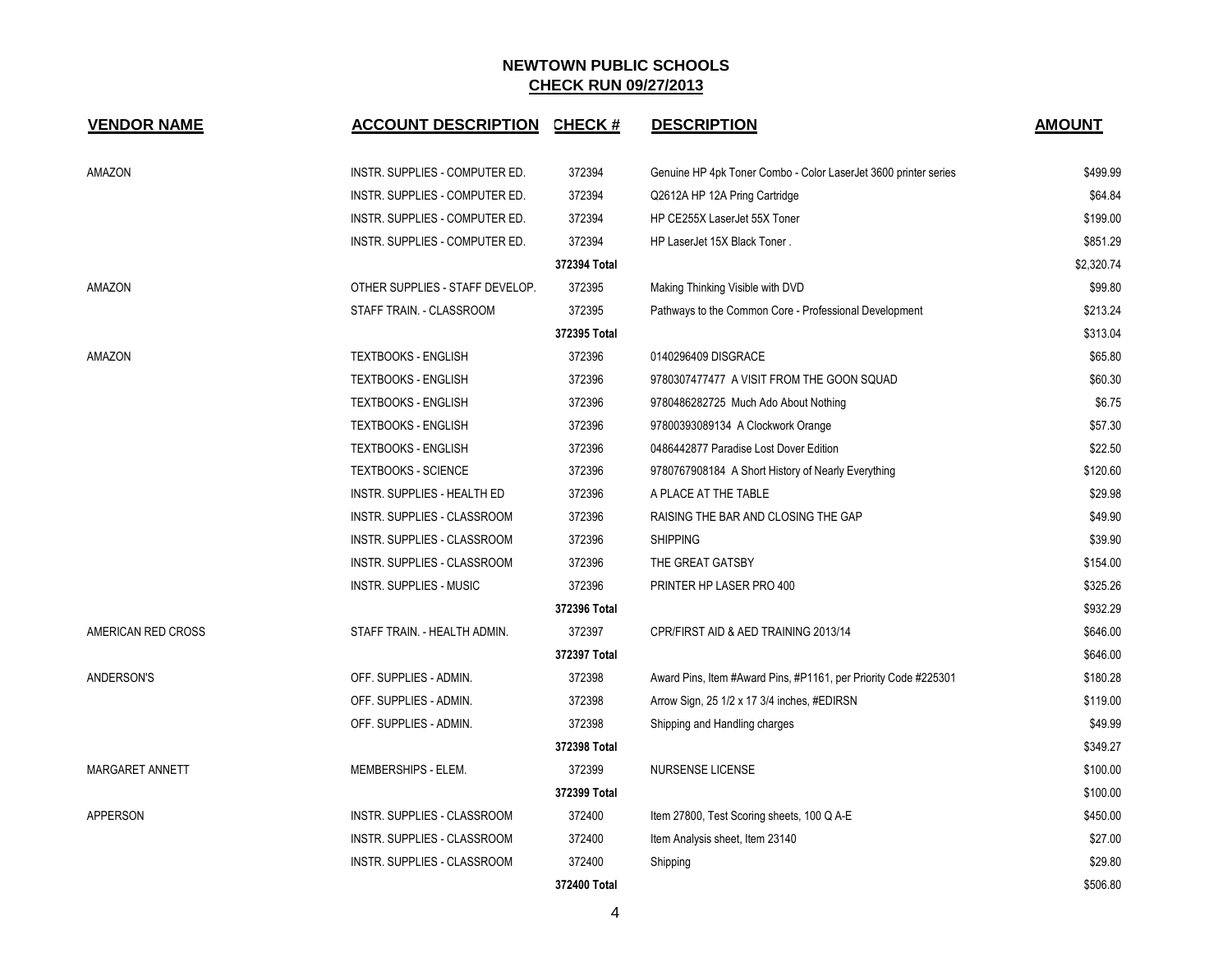| <b>VENDOR NAME</b>                  | <b>ACCOUNT DESCRIPTION</b>      | <b>CHECK#</b> | <b>DESCRIPTION</b>                                               | <b>AMOUNT</b> |
|-------------------------------------|---------------------------------|---------------|------------------------------------------------------------------|---------------|
| APPLAUSE LEARNING RESOURCES INC.    | TEXTBOOKS - WORLD LANG.         | 372401        | Pro e Contro 2. Bonacci editore - Student's and teachers edition | \$24.90       |
|                                     |                                 | 372401 Total  |                                                                  | \$24.90       |
| AQUARION WATER COMPANY OF CT        | WATER - H.                      | 372402        | WATER 200332183                                                  | \$276.42      |
|                                     | WATER - S.H.                    | 372402        | WATER 200326171                                                  | \$201.65      |
|                                     | WATER - M.G.                    | 372402        | WATER 200331002                                                  | \$276.42      |
|                                     | WATER - M.S.                    | 372402        | WATER 200330637                                                  | \$500.72      |
|                                     | WATER - H.S.                    | 372402        | WATER 200328345                                                  | \$2,674.78    |
|                                     | WATER - H.S.                    | 372402        | WATER 200331205                                                  | \$33.61       |
|                                     | WATER - H.S.                    | 372402        | WATER 200328870                                                  | \$2,105.39    |
|                                     |                                 | 372402 Total  |                                                                  | \$6,068.99    |
| T. ARDUINI COMPANY, INC.            | B. & G. REPAIRS - M.S.          | 372403        | <b>REPLACE CONCRETE SIDEWALK - NMS</b>                           | \$10,750.00   |
|                                     |                                 | 372403 Total  |                                                                  | \$10,750.00   |
| ARROW LINE PAINTING LLC             | B. & G. REPAIRS - M.G.          | 372404        | <b>RESTRIPE PARKING LOT - MG</b>                                 | \$1,075.00    |
|                                     | B. & G. REPAIRS - HOM.          | 372404        | RESTRIPE PARKING LOT - HOM                                       | \$820.00      |
|                                     | B. & G. REPAIRS - RIS.          | 372404        | <b>RESTRIPE PARKING LOT - RIS</b>                                | \$1,575.00    |
|                                     | B. & G. REPAIRS - H.S.          | 372404        | <b>RESTRIPE PARKING LOT - NHS</b>                                | \$3,275.00    |
|                                     |                                 | 372404 Total  |                                                                  | \$6,745.00    |
| ASCOM HASLER/GE CAP PROG            | EQUIP RENTAL - ADMIN.           | 372405        | LEASE FOR FOLDING MACHINE 2013/14                                | \$158.47      |
|                                     |                                 | 372405 Total  |                                                                  | \$158.47      |
| AT&T                                | <b>TELEPHONE &amp; CABLE</b>    | 372406        | <b>SERVICES 2013/14</b>                                          | \$749.33      |
|                                     |                                 | 372406 Total  |                                                                  | \$749.33      |
| AT&T                                | <b>TELEPHONE &amp; CABLE</b>    | 372407        | <b>SERVICES 2013/14</b>                                          | \$352.79      |
|                                     |                                 | 372407 Total  |                                                                  | \$352.79      |
| AT&T                                | <b>TELEPHONE &amp; CABLE</b>    | 372408        | <b>SERVICES 2013/14</b>                                          | \$3,908.68    |
|                                     |                                 | 372408 Total  |                                                                  | \$3,908.68    |
| AT&T                                | <b>TELEPHONE &amp; CABLE</b>    | 372409        | <b>SERVICES 2013/14</b>                                          | \$115.21      |
|                                     |                                 | 372409 Total  |                                                                  | \$115.21      |
| ATLANTIC DETROIT DIESEL-ALLISON LLC | <b>B&amp;G CONTRACTED SERV.</b> | 372410        | PREVENT MAINT ON GENERATOR - RIS                                 | \$475.00      |
|                                     |                                 | 372410 Total  |                                                                  | \$475.00      |
| <b>ATOMIC</b>                       | <b>MEMBERSHIPS - MATH</b>       | 372411        | Subscription renewal for membership,                             | \$25.00       |
|                                     |                                 | 372411 Total  |                                                                  | \$25.00       |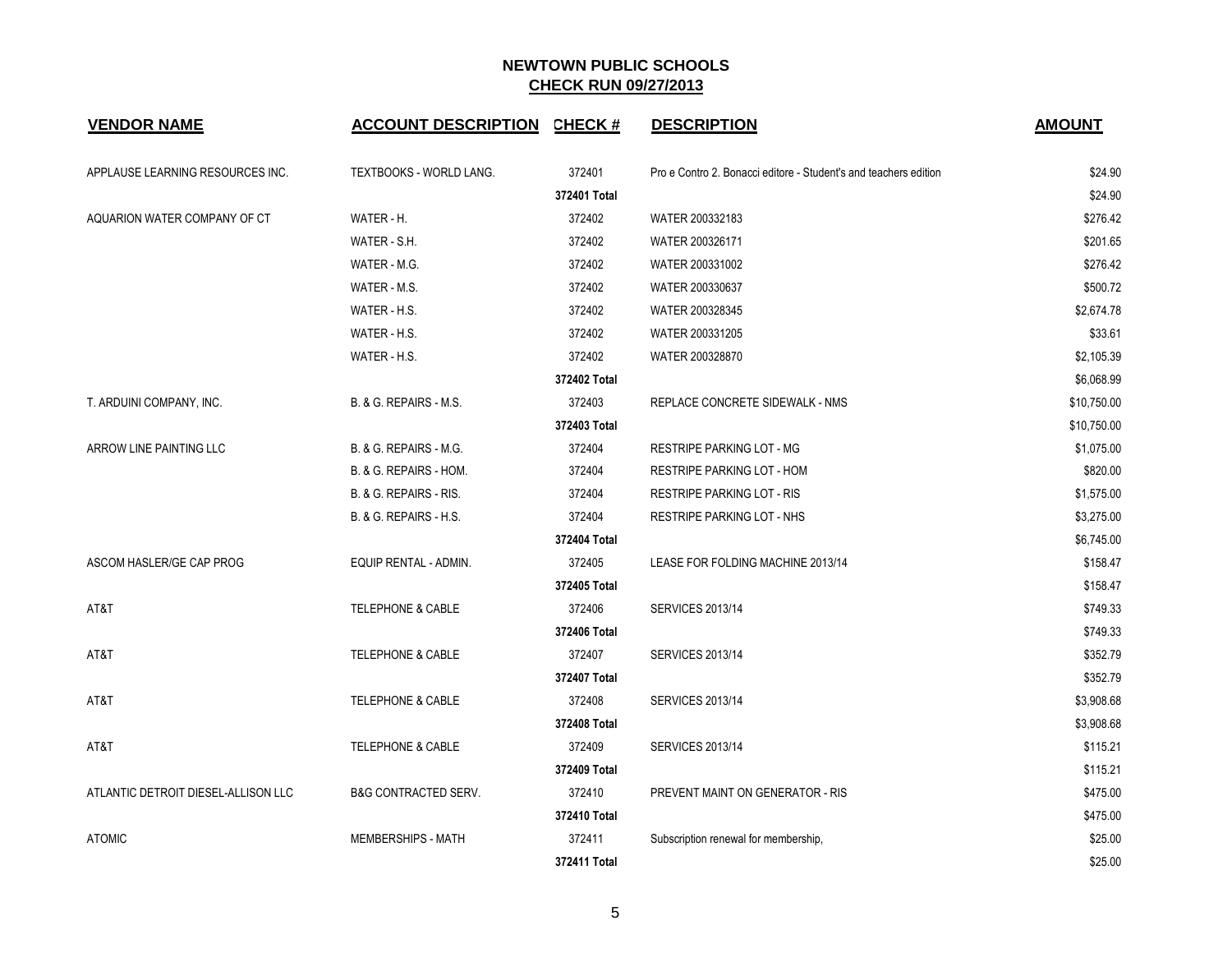| <b>VENDOR NAME</b>            | ACCOUNT DESCRIPTION CHECK #       |              | <b>DESCRIPTION</b>                                      | <b>AMOUNT</b> |
|-------------------------------|-----------------------------------|--------------|---------------------------------------------------------|---------------|
| <b>ATOMIC</b>                 | MEMBERSHIPS - CLASSROOM           | 372412       | Membership                                              | \$25.00       |
|                               |                                   | 372412 Total |                                                         | \$25.00       |
| ATRION NETWORKING CORPORATION | CONTRACTED SERV. - INFO. TECH.    | 372413       | L-UNITYCN8-USR Unity Connection                         | \$2,400.00    |
|                               |                                   | 372413 Total |                                                         | \$2,400.00    |
| AUTO HOME COMMERCIAL          | B. & G. REPAIRS - RIS.            | 372414       | INSTALL / PROGRAM BELL TIMER - RIS                      | \$2,914.78    |
|                               | <b>B. &amp; G. REPAIRS - H.S.</b> | 372414       | <b>BELL PROGRAMING - NHS</b>                            | \$930.00      |
|                               |                                   | 372414 Total |                                                         | \$3,844.78    |
| ANNETTE BARBOUR               | TRANS. - LOCAL SPECIAL ED         | 372415       | SERV 09/09/13 THRU 09/13/13                             | \$400.00      |
|                               | TRANS. - LOCAL SPECIAL ED         | 372415       | SERV 09/16/13 THRU 09/20/13                             | \$400.00      |
|                               |                                   | 372415 Total |                                                         | \$800.00      |
| <b>JILL BEAUDRY</b>           | STAFF TRAIN. - CLASSROOM          | 372416       | <b>CLASSROOM SUPPLIES</b>                               | \$152.97      |
|                               |                                   | 372416 Total |                                                         | \$152.97      |
| THE BEE PUBLISHING CO.        | ADVERTISING - BUS. SERV.          | 372417       | <b>BID HVAC MAINT AGREEMT</b>                           | \$38.85       |
|                               |                                   | 372417 Total |                                                         | \$38.85       |
|                               | OFF. SUPPLIES - BUS. SERV.        | 372418       | SUBSCRIPTION #5804                                      | \$70.00       |
|                               |                                   | 372418 Total |                                                         | \$70.00       |
| BEHAVIOR ANALYSTS INC.        | INSTR. SUPPLIES - SP. ED. PREK-8  | 372419       | PROTOCALS ABILLS-R WRP                                  | \$199.75      |
|                               | INSTR. SUPPLIES - SP. ED. PREK-8  | 372419       | <b>SHIPPING</b>                                         | \$22.00       |
|                               |                                   | 372419 Total |                                                         | \$221.75      |
| BERCHEM, MOSES & DEVLIN, P.C. | PROF. SERV. - SP. ED. LEGAL       | 372420       | <b>SERV</b>                                             | \$6,811.09    |
|                               | PROF. SERV. - SUPER.              | 372420       | <b>SERV</b>                                             | \$7,058.50    |
|                               |                                   | 372420 Total |                                                         | \$13,869.59   |
| KAREN R. VIOLETTE BLASKO      | <b>TEXTBOOKS - READING</b>        | 372421       | <b>CLASSROOM BOOKS</b>                                  | \$295.56      |
|                               |                                   | 372421 Total |                                                         | \$295.56      |
| <b>BLICK ART MATERIALS</b>    | <b>INSTR. SUPPLIES - ART</b>      | 372422       | see attached                                            | \$1,997.43    |
|                               | <b>INSTR. SUPPLIES - ART</b>      | 372422       | see attached                                            | \$482.66      |
|                               | <b>INSTR. SUPPLIES - ART</b>      | 372422       | see attached                                            | \$36.90       |
|                               | <b>INSTR. SUPPLIES - ART</b>      | 372422       | ACRYLICS- STRETCHER FRAMES- MARKERS- SANDPAPER- WIRE    | \$41.08       |
|                               | <b>INSTR. SUPPLIES - ART</b>      | 372422       | INK-WATERCOLOR PAPER-GLAZE-PAINT- SEE CART              | \$9.56        |
|                               |                                   | 372422 Total |                                                         | \$2,567.63    |
| <b>BLUE RAVEN</b>             | REPAIRS - INFO. TECH.             | 372423       | 16899 - MacBook Pro repair W89301P87XK - NHSQuote 82213 | \$329.00      |
|                               |                                   | 372423 Total |                                                         | \$329.00      |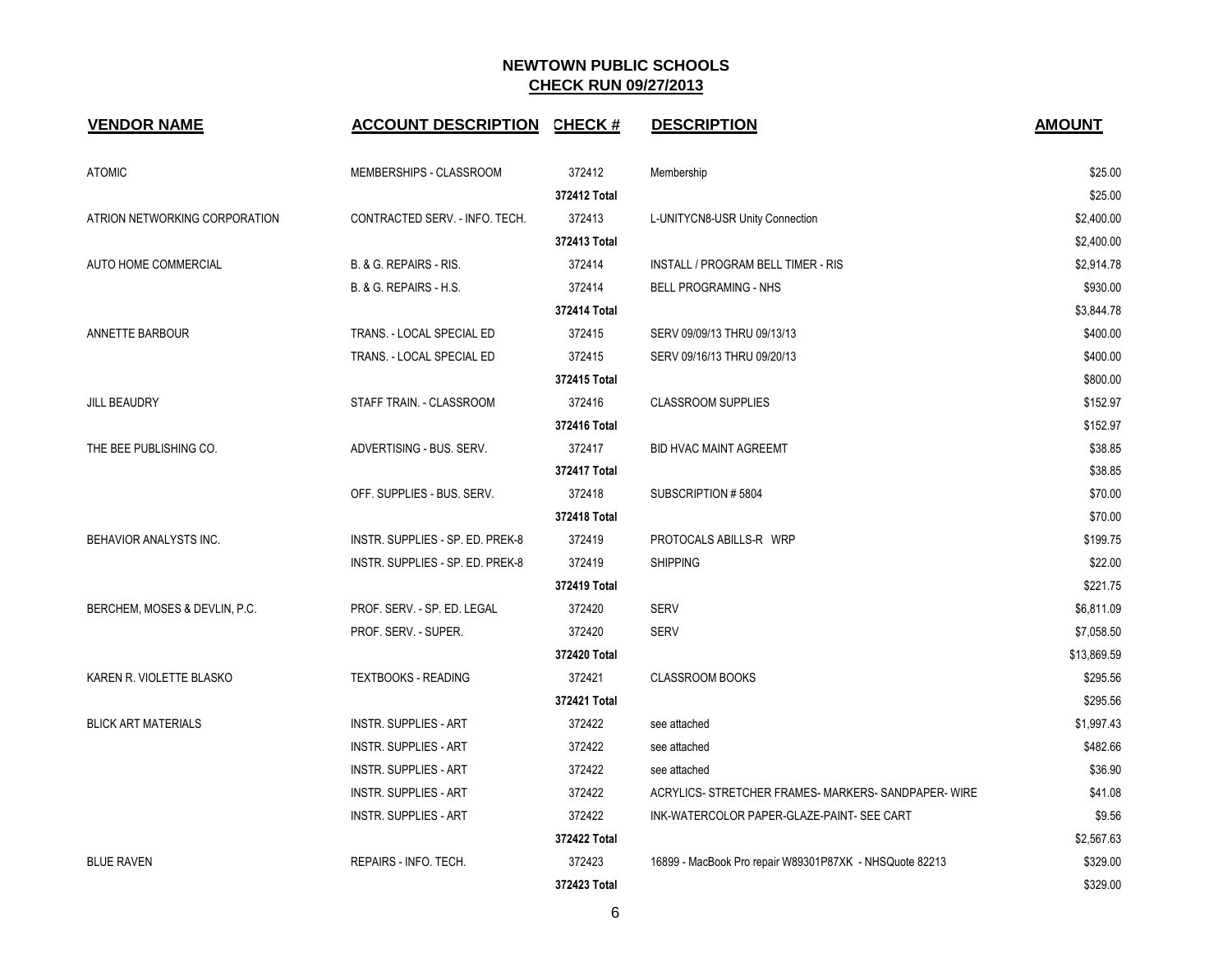| <b>VENDOR NAME</b>                  | <b>ACCOUNT DESCRIPTION CHECK #</b> |              | <b>DESCRIPTION</b>                                       | <b>AMOUNT</b> |
|-------------------------------------|------------------------------------|--------------|----------------------------------------------------------|---------------|
| THE BOOKSOURCE                      | TEXTBOOKS - CLASSROOM              | 372424       | How Many Fish? By Cohen, #9780064442732                  | \$5.98        |
|                                     | TEXTBOOKS - CLASSROOM              | 372424       | How Many Can You See? By Diorio, #9781607190196          | \$5.24        |
|                                     | TEXTBOOKS - CLASSROOM              | 372424       | How Many Sails? By P. Giganti, #9780688136390            | \$10.48       |
|                                     | TEXTBOOKS - CLASSROOM              | 372424       | The Crayola Counting Book by R. Williams, #9781574710052 | \$5.24        |
|                                     | TEXTBOOKS - CLASSROOM              | 372424       | Splash by A. Jones, #9780688152840, No S/H               | \$10.48       |
|                                     |                                    | 372424 Total |                                                          | \$37.42       |
| <b>KETHLEEN M. BREMER</b>           | INSTR. SUPPLIES - MATH             | 372425       | MATH OLYMPIADS                                           | \$99.00       |
|                                     |                                    | 372425 Total |                                                          | \$99.00       |
| BROOK FARM METALWORKS INC.          | B. & G. REPAIRS - HOM.             | 372426       | FABRICATE / INSTALL WINDOW GUARDS - HOM                  | \$1,030.00    |
|                                     |                                    | 372426 Total |                                                          | \$1,030.00    |
| <b>DAVID BRUSH</b>                  | CONTRACTED SERV. - MUSIC           | 372427       | <b>FALL PERCUSSION ARRANGEMENTS</b>                      | \$500.00      |
|                                     |                                    | 372427 Total |                                                          | \$500.00      |
| <b>BUG BUSTER INC.</b>              | <b>B&amp;G CONTRACTED SERV.</b>    | 372428       | MONTHLY PEST CONTROL - ALL SCHOOLS 2013-2014             | \$150.00      |
|                                     |                                    | 372428 Total |                                                          | \$150.00      |
| CABE                                | MEMBERSHIPS - B.O.E.               | 372429       | POLICY DISC                                              | \$350.00      |
|                                     |                                    | 372429 Total |                                                          | \$350.00      |
| CES                                 | CONTRACTED SERV. - SP/HEAR.        | 372430       | SPEECH EVAL                                              | \$415.00      |
|                                     |                                    | 372430 Total |                                                          | \$415.00      |
| CES                                 | STAFF TRAIN. - ADMIN.              | 372431       | <b>Registration Fee</b>                                  | \$75.00       |
|                                     |                                    | 372431 Total |                                                          | \$75.00       |
| CHILD'S WORLD                       | <b>SUPPLIES - LIBRARY</b>          | 372432       | see attached for details                                 | \$2,732.00    |
|                                     | SUPPLIES - LIBRARY                 | 372432       | see attached for details                                 | \$1,890.55    |
|                                     |                                    | 372432 Total |                                                          | \$4,622.55    |
| <b>CIRMA</b>                        | LIABILITY/UMBRELLA INS.            | 372433       | 2010-11 LAP REIMB DEDUCTIBLE                             | \$46.50       |
|                                     |                                    | 372433 Total |                                                          | \$46.50       |
| <b>COLLEGEBOARD INSPIRING MINDS</b> | CONTRACTED SERV. - GUIDANCE        | 372434       | SAT COLLEGE-BOUND                                        | \$185.00      |
|                                     |                                    | 372434 Total |                                                          | \$185.00      |
| <b>COLLINS SPORTS MEDICINE</b>      | <b>INSTR. SUPPLIES - SPORTS</b>    | 372435       | FLEX BAND-PADS-LOTION-COLD SPRAY-HEEL PAD- MED KITS      | \$4,577.60    |
|                                     |                                    | 372435 Total |                                                          | \$4,577.60    |
| COMMERCIAL HEATING SUPPLY CO.       | B. & G. REPAIRS - M.G.             | 372436       | PRESSURE GAUGES - MG HEAT REPAIRS                        | \$30.90       |
|                                     |                                    | 372436 Total |                                                          | \$30.90       |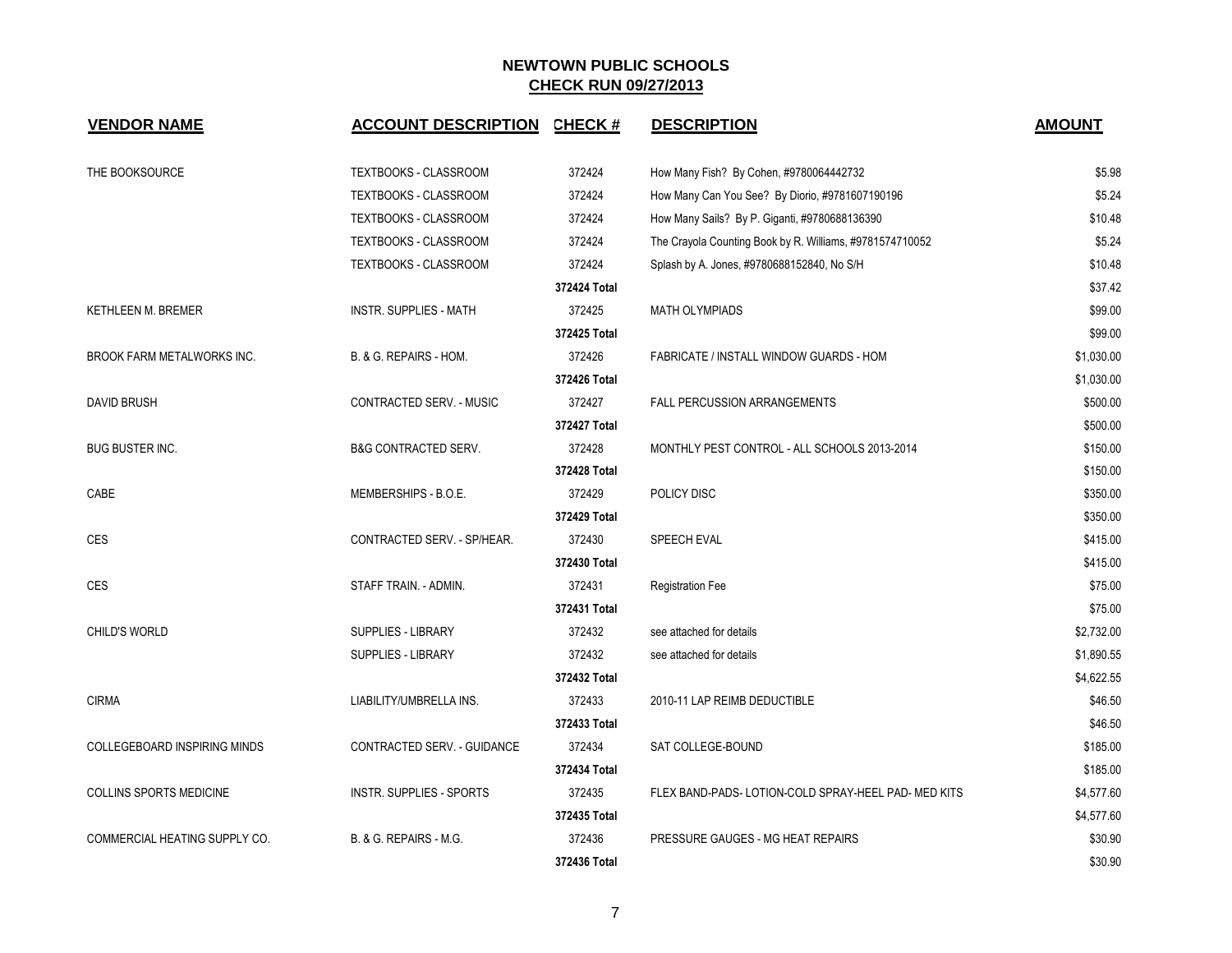| <b>VENDOR NAME</b>                       | <b>ACCOUNT DESCRIPTION CHECK #</b> |              | <b>DESCRIPTION</b>                                           | <b>AMOUNT</b> |
|------------------------------------------|------------------------------------|--------------|--------------------------------------------------------------|---------------|
| CONN CENTER FOR CHILD DEVELOPMENT        | TUITION - OUT-OF-DISTRICT          | 372437       | TUITION - OUT-OF-DISTRICT                                    | \$31,000.00   |
|                                          |                                    | 372437 Total |                                                              | \$31,000.00   |
| CONN CUSTOM AQUATICS LLC                 | B. & G. REPAIRS - H.S.             | 372438       | TEST WATER / CHEMICAL PREP - NHS POOL                        | \$700.85      |
|                                          |                                    | 372438 Total |                                                              | \$700.85      |
| CONSOLIDATED ELECTRICAL DISTRIBUTORS INC | B. & G. REPAIRS - RIS.             | 372439       | <b>CHANGE BALLASTS - RIS</b>                                 | \$104.50      |
|                                          | B. & G. REPAIRS - H.S.             | 372439       | CHANGE BALLASTS - NHS F-WING                                 | \$1,072.20    |
|                                          |                                    | 372439 Total |                                                              | \$1,176.70    |
| <b>COSTCO</b>                            | INSTR. SUPPLIES - CLASSROOM        | 372440       | Prepay Costco membership                                     | \$55.00       |
|                                          |                                    | 372440 Total |                                                              | \$55.00       |
| <b>COSTCO</b>                            | INSTR. SUPPLIES - READING          | 372441       | Storage bins for classrooms-                                 | \$739.60      |
|                                          |                                    | 372441 Total |                                                              | \$739.60      |
| <b>CRA</b>                               | STAFF TRAIN. - ENGLISH             | 372442       | One-day Conference for Guiding Literacy in the 21st Century. | \$160.00      |
|                                          |                                    | 372442 Total |                                                              | \$160.00      |
| <b>CRA</b>                               | STAFF TRAIN. - ENGLISH             | 372443       | Registration for Guiding Literacy In the 21st Century.       | \$265.00      |
|                                          |                                    | 372443 Total |                                                              | \$265.00      |
| <b>CREC</b>                              | PROF. SERV. - SP/HEAR.             | 372444       | SUMMER ASSISTIVE TECH SERVICES                               | \$94.00       |
|                                          | PROF. SERV. - SP/HEAR.             | 372444       | SUMMER ASSISTIVE TECH SERVICES                               | \$94.00       |
|                                          |                                    | 372444 Total |                                                              | \$188.00      |
| <b>JOE CRIMI</b>                         | REPAIRS - SPORTS                   | 372445       | PAINT TRAILOR IN STADIUM                                     | \$275.00      |
|                                          |                                    | 372445 Total |                                                              | \$275.00      |
| <b>CSSA</b>                              | STAFF TRAIN. - CLASSROOM           | 372446       | <b>CSSA MEMBERSHIP</b>                                       | \$50.00       |
|                                          | STAFF TRAIN. - CLASSROOM           | 372446       | CSSA OCTOBER 2, 2013 DINNER                                  | \$70.00       |
|                                          |                                    | 372446 Total |                                                              | \$120.00      |
| <b>CTAHPERD</b>                          | STAFF TRAIN. - CLASSROOM           | 372447       | <b>REGISTRATION FEE</b>                                      | \$95.00       |
|                                          | STAFF TRAIN. - CLASSROOM           | 372447       | <b>REGISTRATION FEE</b>                                      | \$135.00      |
|                                          |                                    | 372447 Total |                                                              | \$230.00      |
| DALENE HARDWOOD FLOORING CO INC.         | <b>B&amp;G CONTRACTED SERV.</b>    | 372448       | REFINISH GYM FLOOR - NHS                                     | \$6,848.00    |
|                                          |                                    | 372448 Total |                                                              | \$6,848.00    |
| M.J. DALY, LLC                           | <b>B&amp;G CONTRACTED SERV.</b>    | 372449       | QUARTERLY SPRINKLER INSPECTIONS - HAWL/RIS/NHS 2013-2014     | \$660.00      |
|                                          | B&G CONTRACTED SERV.               | 372449       | QUARTERLY SPRINKLER INSPECTIONS - HAWL/RIS/NHS 2013-2014     | \$460.00      |
|                                          | <b>B&amp;G CONTRACTED SERV.</b>    | 372449       | QUARTERLY SPRINKLER INSPECTIONS - HAWL/RIS/NHS 2013-2014     | \$849.00      |
|                                          |                                    | 372449 Total |                                                              | \$1,969.00    |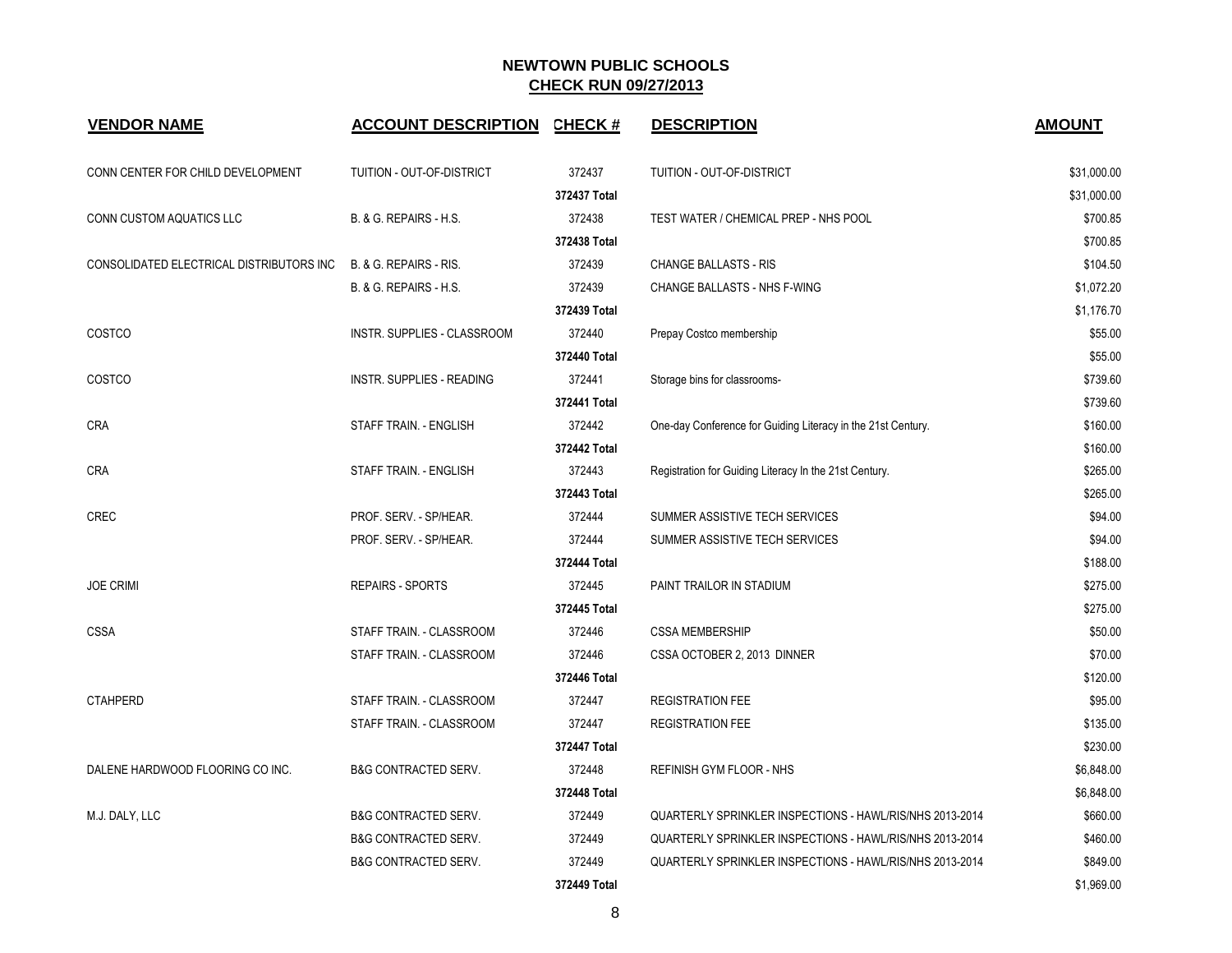| <b>VENDOR NAME</b>         | <b>ACCOUNT DESCRIPTION</b>       | <b>CHECK#</b> | <b>DESCRIPTION</b>                                            | <b>AMOUNT</b> |
|----------------------------|----------------------------------|---------------|---------------------------------------------------------------|---------------|
| <b>DATTCO</b>              | STUDENT TRAVEL - MUSIC           | 372450        | MARCHING BAND TO PHILADELPHIA                                 | \$10,410.00   |
|                            |                                  | 372450 Total  |                                                               | \$10,410.00   |
| NATHALIE DE BRANTES        | INSTR. SUPPLIES - CLASSROOM      | 372451        | COFFEE FOR OPEN HOUSE                                         | \$240.00      |
|                            |                                  | 372451 Total  |                                                               | \$240.00      |
| DELL MARKETING L.P.        | REPAIRS - INFO. TECH.            | 372452        | Encumbered for Dell parts and repairs                         | \$56.04       |
|                            | INSTR. SUPPLIES - COMPUTER ED.   | 372452        | Dell Black Toner, Dell part #310-7022. 6000 page blank toner. | \$224.18      |
|                            |                                  | 372452 Total  |                                                               | \$280.22      |
| <b>DELTA EDUCATION</b>     | INSTR. SUPPLIES - CLASSROOM      | 372453        | Corn seeds Item #190-1294                                     | \$2.60        |
|                            | INSTR. SUPPLIES - CLASSROOM      | 372453        | Marigold seeds Item #190-1338                                 | \$1.80        |
|                            | INSTR. SUPPLIES - CLASSROOM      | 372453        | Morning Glory Seeds Item #190-1437                            | \$3.50        |
|                            | INSTR. SUPPLIES - CLASSROOM      | 372453        | Mung Bean Seeds Item #190-1448                                | \$1.80        |
|                            | INSTR. SUPPLIES - CLASSROOM      | 372453        | Nasturtium Seeds Item #190-1503                               | \$6.00        |
|                            | INSTR. SUPPLIES - CLASSROOM      | 372453        | Pea Seeds Item #190-1536                                      | \$2.10        |
|                            | INSTR. SUPPLIES - CLASSROOM      | 372453        | Radish Seeds Item #190-1635                                   | \$2.30        |
|                            | INSTR. SUPPLIES - CLASSROOM      | 372453        | Sunflower Seeds Item #190-1701                                | \$2.80        |
|                            | INSTR. SUPPLIES - CLASSROOM      | 372453        | Soil, potting 4 lbs. Item #190-3373                           | \$49.20       |
|                            | INSTR. SUPPLIES - CLASSROOM      | 372453        | Frey stopwatches for grade 4 Item #WW576-952                  | \$20.85       |
|                            | INSTR. SUPPLIES - CLASSROOM      | 372453        | Shipping                                                      | \$11.16       |
|                            | INSTR. SUPPLIES - CLASSROOM      | 372453        | Cobalt Chloride paper Item #161-032                           | \$4.00        |
|                            | INSTR. SUPPLIES - CLASSROOM      | 372453        | Shipping                                                      | \$5.00        |
|                            |                                  | 372453 Total  |                                                               | \$113.11      |
| <b>DELUXE FOR BUSINESS</b> | OFF. SUPPLIES - ELEM.            | 372454        | #10 Envelope- Item #740-see attached                          | \$76.26       |
|                            | OFF. SUPPLIES - ELEM.            | 372454        | S&H                                                           | \$4.84        |
|                            |                                  | 372454 Total  |                                                               | \$81.10       |
| DEMCO INC                  | INSTR. SUPPLIES - SP. ED. PREK-8 | 372455        | TABLE RECTANGLE ITEM: P149-9880, COLOR GRAY NEBULA            | \$99.00       |
|                            | INSTR. SUPPLIES - SP. ED. PREK-8 | 372455        | <b>SHIPPING</b>                                               | \$36.99       |
|                            |                                  | 372455 Total  |                                                               | \$135.99      |
| DEVELOPMENTAL RESOURCES    | INSTR. SUPPLIES - GUIDANCE       | 372456        | UNLIMITED ACCESS CD                                           | \$295.00      |
|                            |                                  | 372456 Total  |                                                               | \$295.00      |
| DIDAX, INC                 | INSTR. SUPPLIES - CLASSROOM      | 372457        | Math supplies-SEE ATTACHED                                    | \$334.00      |
|                            | INSTR. SUPPLIES - CLASSROOM      | 372457        | Shipping/handling                                             | \$40.80       |
|                            |                                  | 372457 Total  |                                                               | \$374.80      |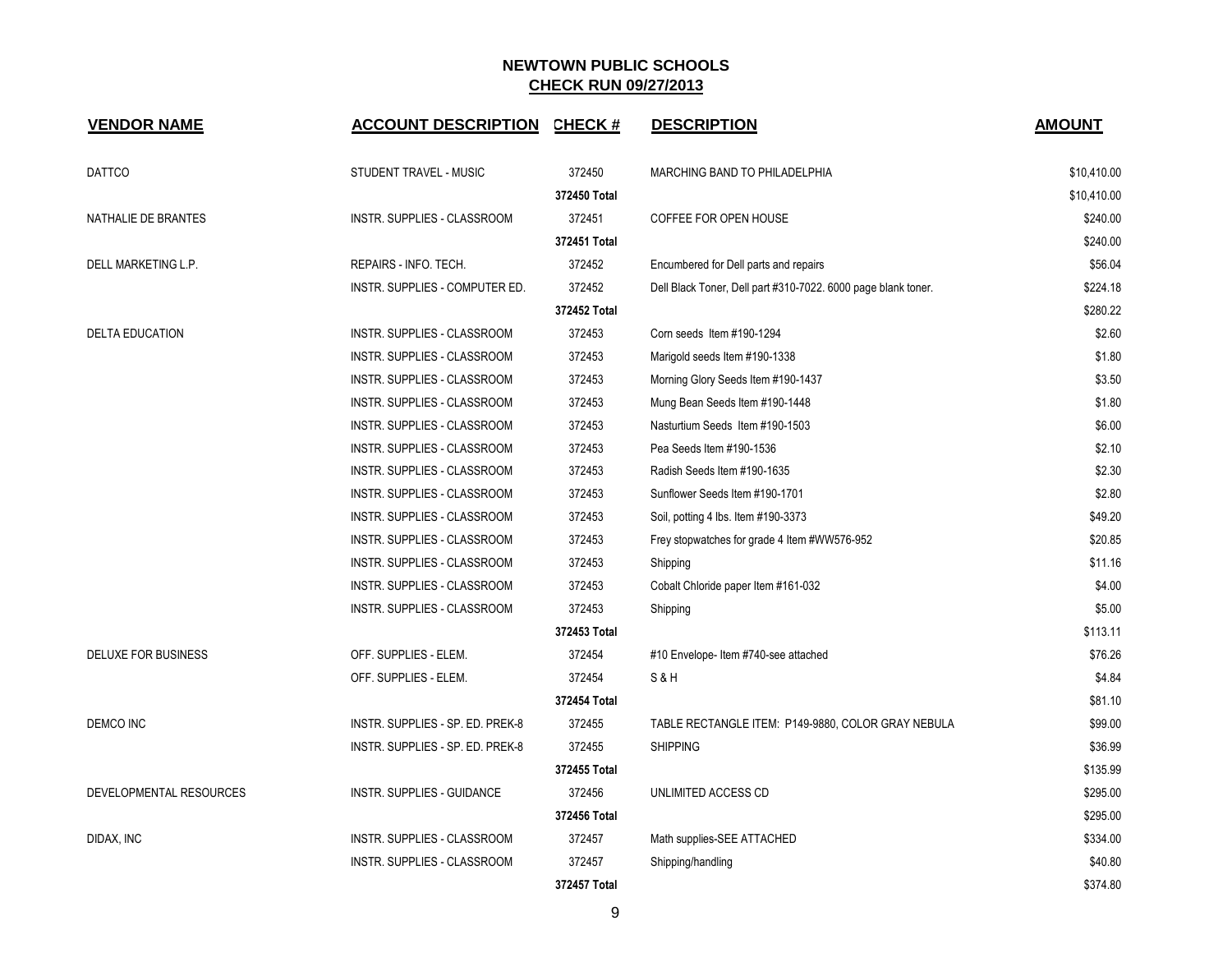| <b>VENDOR NAME</b>                   | <b>ACCOUNT DESCRIPTION CHECK #</b>  |              | <b>DESCRIPTION</b>                                         | <b>AMOUNT</b> |
|--------------------------------------|-------------------------------------|--------------|------------------------------------------------------------|---------------|
| <b>CHARLES DUMAIS</b>                | STAFF TRAVEL - ADMIN.               | 372458       | <b>TRAVEL CAS</b>                                          | \$31.86       |
|                                      |                                     | 372458 Total |                                                            | \$31.86       |
| DUMOUCHEL PAPER CO.                  | <b>B&amp;G SUPPLIES - CUSTODIAL</b> | 372459       | MICROFIBER PADS - CUST SUPPLIES                            | \$129.50      |
|                                      |                                     | 372459 Total |                                                            | \$129.50      |
| EAGLE FENCE & GUARDRAIL              | B. & G. REPAIRS - H.S.              | 372460       | <b>GUARD RAIL REPAIRS - NHS</b>                            | \$2,500.00    |
|                                      |                                     | 372460 Total |                                                            | \$2,500.00    |
| <b>EASTERN WATER SOLUTIONS</b>       | B. & G. REPAIRS - HOM.              | 372461       | PERFORM SANITARY SURVEY OF WELLS, PUMPS AND CONTROLS - HOM | \$210.00      |
|                                      |                                     | 372461 Total |                                                            | \$210.00      |
| EDGERATON HEATING & AIR CONDITIONING | B. & G. REPAIRS - S.H.              | 372462       | HVAC REPAIRS - CHALK HILL                                  | \$95.00       |
|                                      | B. & G. REPAIRS - S.H.              | 372462       | HVAC REPAIRS - CHALK HILL                                  | \$680.00      |
|                                      |                                     | 372462 Total |                                                            | \$775.00      |
| EDUCATION CONNECTION                 | CONTRACTED SERV. - SUPER.           | 372463       | WESTERN CT SUPER WEATHER ALERT SERV.                       | \$500.00      |
|                                      | TUITION - OUT-OF-DISTRICT           | 372463       | SUMMER PROGRAM FOR HOM STUDENT                             | \$521.00      |
|                                      |                                     | 372463 Total |                                                            | \$1,021.00    |
| <b>EDUCATION WEEK</b>                | <b>SUPPLIES - LIBRARY</b>           | 372464       | Education Week Subscription Renewal - No Shipping          | \$59.94       |
|                                      |                                     | 372464 Total |                                                            | \$59.94       |
| <b>ENSLOW PUBLISHERS INC.</b>        | <b>SUPPLIES - LIBRARY</b>           | 372465       | see attached for details                                   | \$499.55      |
|                                      | <b>SUPPLIES - LIBRARY</b>           | 372465       | see attached for details                                   | \$16.95       |
|                                      |                                     | 372465 Total |                                                            | \$516.50      |
| <b>EQUIP CORPORATION</b>             | EQUIP RENTAL - B&G                  | 372466       | STORAGE CONTAINER RENTAL - E-726 (2013-2014)               | \$75.00       |
|                                      |                                     | 372466 Total |                                                            | \$75.00       |
| EVERYTHING MEDICAL LLC               | <b>INSTR. SUPPLIES - ART</b>        | 372467       | <b>BAND AIDS</b>                                           | \$4.74        |
|                                      | <b>INSTR. SUPPLIES - ART</b>        | 372467       | <b>GLOVES LATEX DISPOSABLE</b>                             | \$118.80      |
|                                      | <b>INSTR. SUPPLIES - ART</b>        | 372467       | <b>GLOVES LATEX DISPOSABLE LARGE</b>                       | \$14.85       |
|                                      | <b>INSTR. SUPPLIES - ART</b>        | 372467       | GLOVES DISPOSABLE LATEX MEDIUM                             | \$8.70        |
|                                      | <b>INSTR. SUPPLIES - ART</b>        | 372467       | GLOVES DEPOSABLE LATEX POWDER LARGE                        | \$8.70        |
|                                      |                                     | 372467 Total |                                                            | \$155.79      |
| <b>EXCEL TUTORING LLC</b>            | <b>TUTORS - HOMEBOUND</b>           | 372468       | HOMEBOUND TUTORING OF STUDENTS                             | \$130.00      |
|                                      | <b>TUTORS - HOMEBOUND</b>           | 372468       | HOMEBOUND TUTORING OF STUDENTS                             | \$1,195.00    |
|                                      | <b>TUTORS - HOMEBOUND</b>           | 372468       | HOMEBOUND TUTORING OF STUDENTS                             | \$785.00      |
|                                      | <b>TUTORS - HOMEBOUND</b>           | 372468       | HOMEBOUND TUTORING OF STUDENTS                             | \$525.00      |
|                                      | <b>TUTORS - HOMEBOUND</b>           | 372468       | HOMEBOUND TUTORING OF STUDENTS                             | \$775.00      |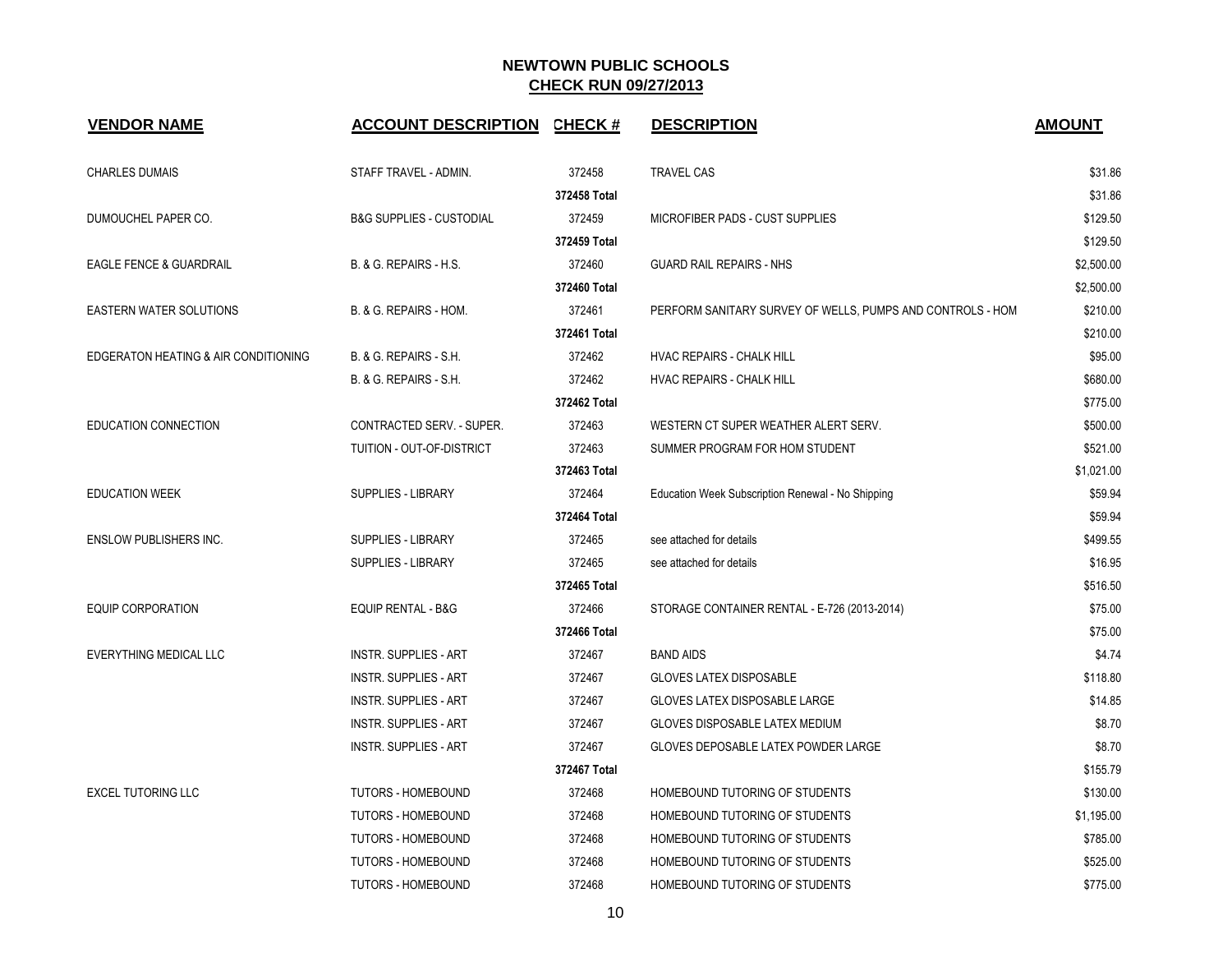| <b>VENDOR NAME</b>              | ACCOUNT DESCRIPTION CHECK #      |              | <b>DESCRIPTION</b>                                     | <b>AMOUNT</b> |
|---------------------------------|----------------------------------|--------------|--------------------------------------------------------|---------------|
| <b>EXCEL TUTORING LLC</b>       | <b>TUTORS - HOMEBOUND</b>        | 372468       | HOMEBOUND TUTORING OF STUDENTS                         | \$30.00       |
|                                 | <b>TUTORS - HOMEBOUND</b>        | 372468       | HOMEBOUND TUTORING OF STUDENTS                         | \$1,210.00    |
|                                 | TUTORS - HOMEBOUND               | 372468       | HOMEBOUND TUTORING OF STUDENTS                         | \$660.00      |
|                                 | TUTORS - HOMEBOUND               | 372468       | HOMEBOUND TUTORING OF STUDENTS                         | \$535.00      |
|                                 | TUTORS - HOMEBOUND               | 372468       | HOMEBOUND TUTORING OF STUDENTS                         | \$760.00      |
|                                 | <b>TUTORS - HOMEBOUND</b>        | 372468       | HOMEBOUND TUTORING OF STUDENTS                         | \$30.00       |
|                                 |                                  | 372468 Total |                                                        | \$6,635.00    |
| F & M ELECTRICAL SUPPLY CO, INC | B. & G. REPAIRS - HOM.           | 372469       | PARKING LOT LIGHT WORK / NEW PROJECTOR HOOKUP - HOM    | \$3,380.84    |
|                                 | B. & G. REPAIRS - HOM.           | 372469       | PARKING LOT LIGHT WORK / NEW PROJECTOR HOOKUP - HOM    | \$153.31      |
|                                 | B. & G. REPAIRS - HOM.           | 372469       | PARKING LOT LIGHT WORK / NEW PROJECTOR HOOKUP - HOM    | \$126.14      |
|                                 | B. & G. REPAIRS - HOM.           | 372469       | PARKING LOT LIGHT WORK / NEW PROJECTOR HOOKUP - HOM    | \$554.12      |
|                                 | B. & G. REPAIRS - HOM.           | 372469       | PARKING LOT LIGHT WORK / NEW PROJECTOR HOOKUP - HOM    | \$31.22       |
|                                 | B. & G. REPAIRS - HOM.           | 372469       | PARKING LOT LIGHT WORK / NEW PROJECTOR HOOKUP - HOM    | \$210.53      |
|                                 | B. & G. REPAIRS - HOM.           | 372469       | PARKING LOT LIGHT WORK / NEW PROJECTOR HOOKUP - HOM    | \$210.53      |
|                                 | B. & G. REPAIRS - HOM.           | 372469       | PARKING LOT LIGHT WORK / NEW PROJECTOR HOOKUP - HOM    | \$149.48      |
|                                 | <b>B&amp;G SUPPLIES - MAINT.</b> | 372469       | <b>FLUORESCENT LIGHTS - MUNICIPAL CENTER</b>           | \$166.30      |
|                                 |                                  | 372469 Total |                                                        | \$4,982.47    |
| <b>FAIR AUTO SUPPLY</b>         | REPAIRS - MAINT.                 | 372470       | <b>MAINT VEHICLE REPAIR PARTS</b>                      | \$15.25       |
|                                 | <b>REPAIRS - MAINT.</b>          | 372470       | MAINT VEHICLE REPAIR PARTS                             | \$6.23        |
|                                 | <b>REPAIRS - MAINT.</b>          | 372470       | <b>MAINT VEHICLE REPAIR PARTS</b>                      | \$187.93      |
|                                 | <b>REPAIRS - MAINT.</b>          | 372470       | MAINT VEHICLE REPAIR PARTS                             | \$9.86        |
|                                 |                                  | 372470 Total |                                                        | \$219.27      |
| FEDERAL EXPRESS CORP.           | <b>REPAIRS - SPORTS</b>          | 372471       | PORTA PHONE SHIPPING                                   | \$13.24       |
|                                 | <b>INSTR. SUPPLIES - SCIENCE</b> | 372471       | RETURN SHIPPING FOLLETT ANATOMY                        | \$34.85       |
|                                 |                                  | 372471 Total |                                                        | \$48.09       |
| <b>FILEMAKER INC</b>            | CONTRACTED SERV. - INFO. TECH.   | 372472       | FileMaker Annual Phone SupportDecember 2013NO SHIPPING | \$719.00      |
|                                 |                                  | 372472 Total |                                                        | \$719.00      |
| <b>FISHER SCIENTIFIC</b>        | <b>INSTR. SUPPLIES - SCIENCE</b> | 372473       | See Attached List (Kuroski/Anatomy)                    | \$136.60      |
|                                 | <b>INSTR. SUPPLIES - SCIENCE</b> | 372473       | See Attached List (Kuroski/Anatomy)                    | \$170.00      |
|                                 |                                  | 372473 Total |                                                        | \$306.60      |
| <b>FLOCABULARY</b>              | MEMBERSHIPS - SOC. STUDIES       | 372474       | STUDENT ACCESS TO FLOCABULARY                          | \$260.00      |
|                                 |                                  | 372474 Total |                                                        | \$260.00      |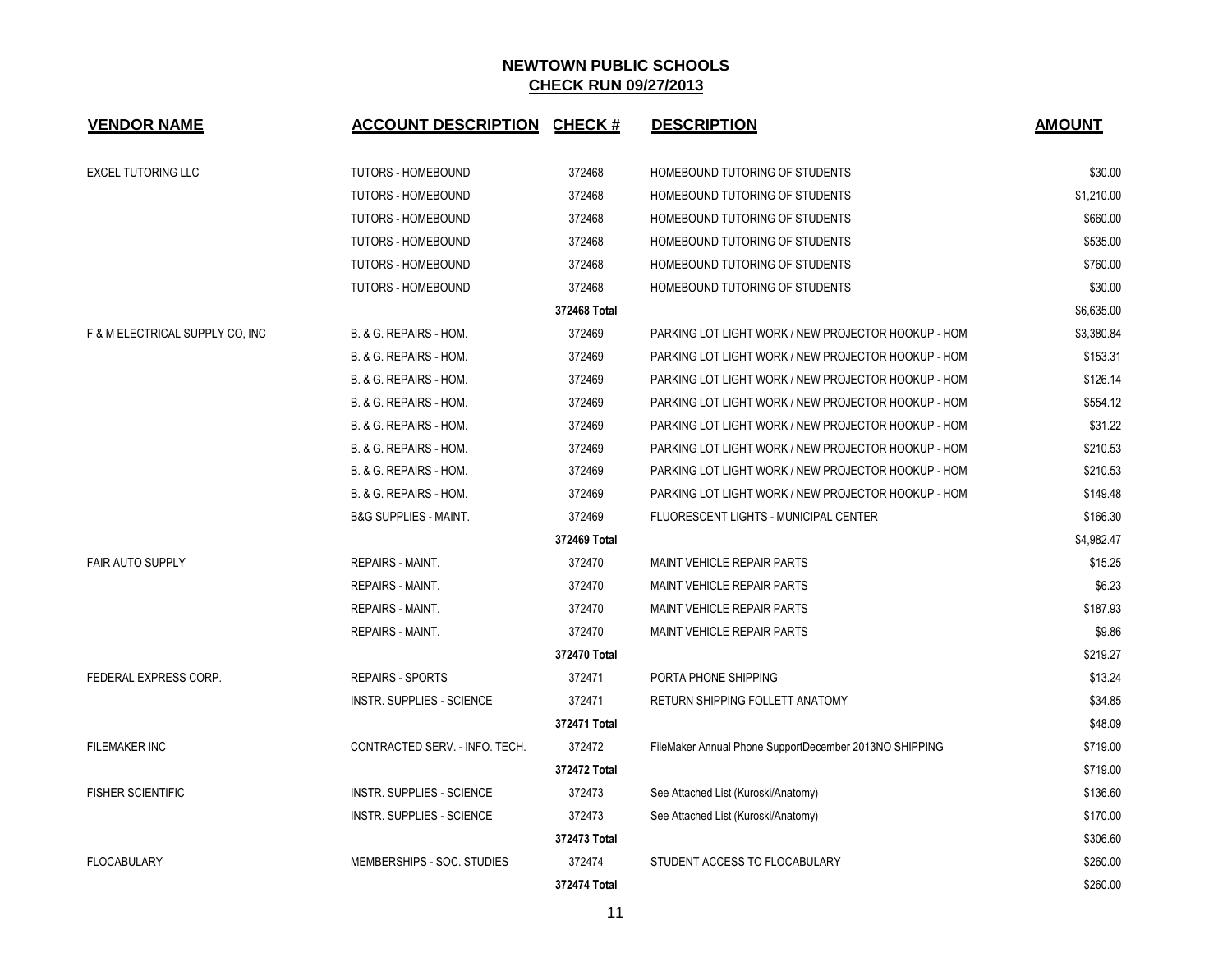| <b>VENDOR NAME</b>                  | <b>ACCOUNT DESCRIPTION</b>       | <b>CHECK#</b> | <b>DESCRIPTION</b>                                         | <b>AMOUNT</b> |
|-------------------------------------|----------------------------------|---------------|------------------------------------------------------------|---------------|
| <b>FOLLETT EDUCATIONAL SERVICES</b> | INSTR. SUPPLIES - CLASSROOM      | 372475        | Follett books already received-no shipping                 | \$174.75      |
|                                     | <b>TEXTBOOKS - SCIENCE</b>       | 372475        | HOLES ESSENTIALS OF HUMAN ANATOMY                          | (\$1,515.75)  |
|                                     | <b>TEXTBOOKS - SCIENCE</b>       | 372475        | HOLES ESSENTIALS OF HUMAN ANATOMY                          | \$1,515.75    |
|                                     |                                  | 372475 Total  |                                                            | \$174.75      |
| <b>FOLLETT LIBRARY RESOURCES</b>    | SUPPLIES - LIBRARY               | 372476        | Books (67) Please see attached.                            | \$844.54      |
|                                     | SUPPLIES - LIBRARY               | 372476        | Books (67) Please see attached.                            | \$49.95       |
|                                     | <b>SUPPLIES - LIBRARY</b>        | 372476        | Books (67) Please see attached.                            | \$48.01       |
|                                     | <b>SUPPLIES - LIBRARY</b>        | 372476        | EBooks and Digital (28) Please see attached.               | \$819.85      |
|                                     | <b>SUPPLIES - LIBRARY</b>        | 372476        | AV titles (9) Please see attached.                         | \$313.01      |
|                                     | SUPPLIES - LIBRARY               | 372476        | Cataloging/processing books.                               | \$46.23       |
|                                     | SUPPLIES - LIBRARY               | 372476        | Cataloging/processing Audiovisual.                         | \$1.98        |
|                                     |                                  | 372476 Total  |                                                            | \$2,123.57    |
| FOLLETT SOFTWARE COMPANY            | SUPPLIES - LIBRARY               | 372477        | ANSI Grade A Poly Barcode labels - black & white 1000/roll | \$147.98      |
|                                     |                                  | 372477 Total  |                                                            | \$147.98      |
| <b>FREY SCIENTIFIC</b>              | <b>INSTR. SUPPLIES - SCIENCE</b> | 372478        | See Attached List                                          | \$222.00      |
|                                     |                                  | 372478 Total  |                                                            | \$222.00      |
| FULL COMPASS SYSTEMS LTD            | <b>REPAIRS - MUSIC</b>           | 372479        | DUAL CH MAIN STATION                                       | \$1,056.64    |
|                                     | <b>INSTR. SUPPLIES - MUSIC</b>   | 372479        | <b>BELT PACKS</b>                                          | \$737.10      |
|                                     | INSTR. SUPPLIES - MUSIC          | 372479        | DUAL XLR MALE D PLATE                                      | \$61.62       |
|                                     | <b>INSTR. SUPPLIES - MUSIC</b>   | 372479        | <b>MUFF HEADSET</b>                                        | \$570.48      |
|                                     | INSTR. SUPPLIES - MUSIC          | 372479        | <b>SHIPPING</b>                                            | \$35.00       |
|                                     | INSTR. SUPPLIES - MUSIC          | 372479        | CABLE TESTER-SMP-CT3-1                                     | \$119.29      |
|                                     | <b>INSTR. SUPPLIES - MUSIC</b>   | 372479        | <b>SHIPPING</b>                                            | \$8.00        |
|                                     |                                  | 372479 Total  |                                                            | \$2,588.13    |
| GERONNURSING & RESPITE CARE INC.    | PROF. SERV. - HEALTH ELEM/RIS    | 372480        | LPN SERVICES - STARR PROGRAM                               | \$1,451.82    |
|                                     | PROF. SERV. - HEALTH ELEM/RIS    | 372480        | LPN SERVICES - STARR PROGRAM                               | \$2,419.70    |
|                                     |                                  | 372480 Total  |                                                            | \$3,871.52    |
| <b>GLOBAL EQUIPMENT COMPANY</b>     | <b>B&amp;G SUPPLIES - MAINT.</b> | 372481        | DRAIN PLUNGER, PISTON PUMPS - MAINT SUPPLIES               | \$22.31       |
|                                     | <b>B&amp;G SUPPLIES - MAINT.</b> | 372481        | DRAIN PLUNGER, PISTON PUMPS - MAINT SUPPLIES               | \$24.94       |
|                                     | <b>B&amp;G SUPPLIES - MAINT.</b> | 372481        | DRAIN PLUNGER, PISTON PUMPS - MAINT SUPPLIES               | \$121.41      |
|                                     |                                  | 372481 Total  |                                                            | \$168.66      |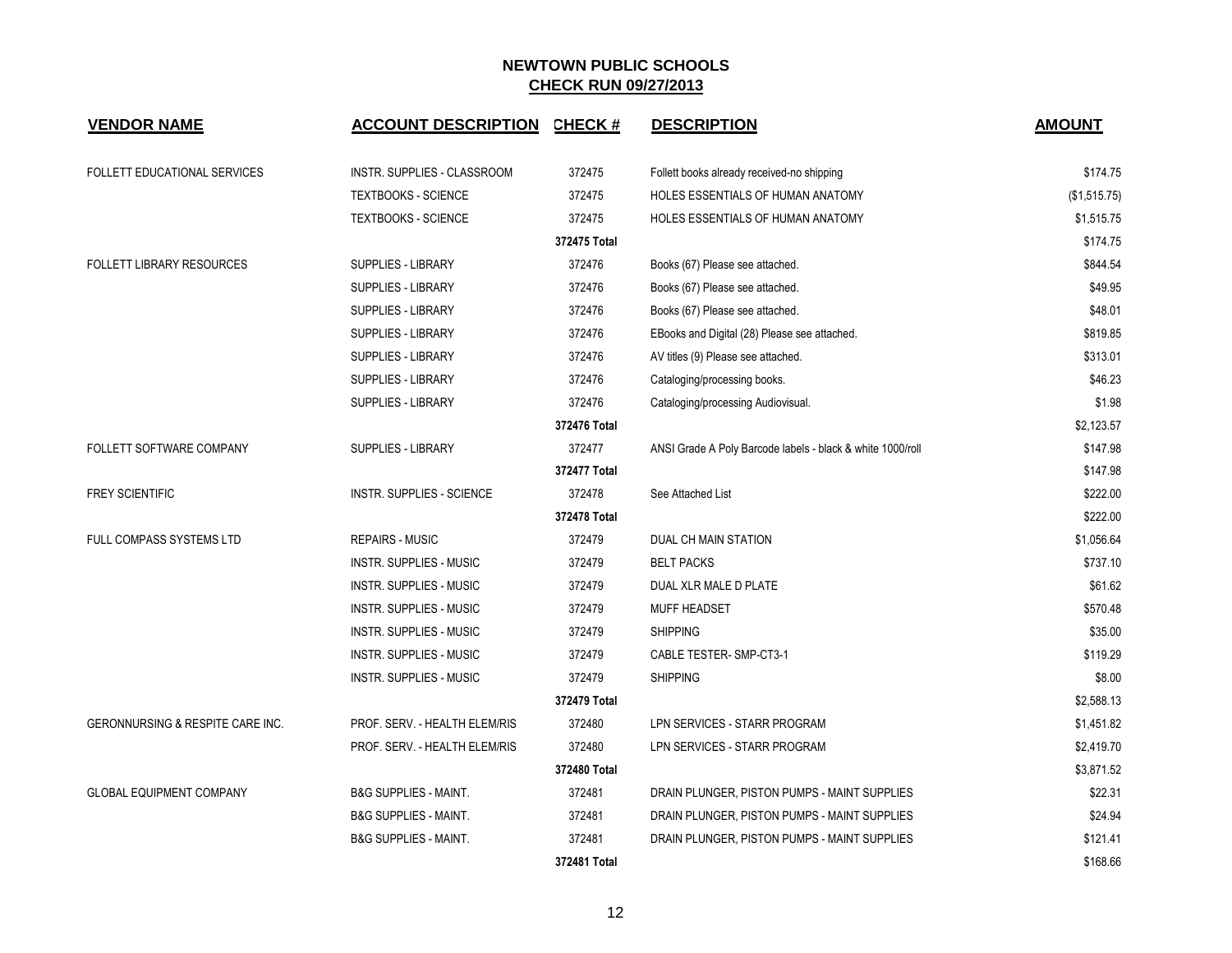| <b>VENDOR NAME</b>      | <b>ACCOUNT DESCRIPTION</b>       | <b>CHECK#</b> | <b>DESCRIPTION</b>                                   | <b>AMOUNT</b> |
|-------------------------|----------------------------------|---------------|------------------------------------------------------|---------------|
| <b>GOOD IDEAS</b>       | INSTR. SUPPLIES - SP. ED. PREK-8 | 372482        | COMMUNITY AND ROADWAY ESSENTIALS GD6717              | \$44.95       |
|                         | INSTR. SUPPLIES - SP. ED. PREK-8 | 372482        | TOWN BLOCKS PLAY SET LC-1533                         | \$79.95       |
|                         | INSTR. SUPPLIES - SP. ED. PREK-8 | 372482        | <b>SHIPPING</b><br><b>PRESCHOOL</b>                  | \$12.49       |
|                         |                                  | 372482 Total  |                                                      | \$137.39      |
| <b>GOPHER</b>           | <b>INSTR. SUPPLIES - P.E.</b>    | 372483        | GW10-659 Pedal Roller                                | \$199.90      |
|                         | INSTR. SUPPLIES - P.E.           | 372483        | 36 in Heavy weight vinyl cones #GW85-834             | \$189.00      |
|                         | INSTR. SUPPLIES - P.E.           | 372483        | Puzzle to Plate #GT26-027                            | \$436.00      |
|                         | INSTR. SUPPLIES - P.E.           | 372483        | Team Trax Walkers # GW-W10-006                       | \$139.90      |
|                         | INSTR. SUPPLIES - P.E.           | 372483        | shipping                                             | \$164.01      |
|                         | <b>INSTR. SUPPLIES - P.E.</b>    | 372483        | STANDARD INFLATOR- GW73-691                          | \$149.00      |
|                         | INSTR. SUPPLIES - P.E.           | 372483        | <b>BALL INFLATION NEEDLES - GW66-622</b>             | \$8.95        |
|                         | INSTR. SUPPLIES - P.E.           | 372483        | <b>SHIPPING</b>                                      | \$26.85       |
|                         |                                  | 372483 Total  |                                                      | \$1,313.61    |
| GOVCONNECTION, INC.     | OFF. SUPPLIES - ADMIN.           | 372484        | TONER FOR HP 12A                                     | \$239.97      |
|                         | INSTR. SUPPLIES - INFO. TECH.    | 372484        | HP LaserJet P 200 M251NW Item # 14391751             | \$229.00      |
|                         |                                  | 372484 Total  |                                                      | \$468.97      |
| <b>GRAINGER</b>         | <b>B&amp;G SUPPLIES - MAINT.</b> | 372485        | SHOWER CURTAINS, TORQUE WRENCH, BLO                  | \$78.24       |
|                         | <b>B&amp;G SUPPLIES - MAINT.</b> | 372485        | SHOWER CURTAINS, TORQUE WRENCH, BLOWER/VAC, PAD LOCK | \$131.04      |
|                         | <b>B&amp;G SUPPLIES - MAINT.</b> | 372485        | SHOWER CURTAINS, TORQUE WRENCH, BLOWER/VAC, PAD LOCK | \$42.24       |
|                         | <b>B&amp;G SUPPLIES - MAINT.</b> | 372485        | SHOWER CURTAINS, TORQUE WRENCH, BLOWER/VAC, PAD LOCK | \$90.28       |
|                         | <b>B&amp;G SUPPLIES - MAINT.</b> | 372485        | SHOWER CURTAINS, TORQUE WRENCH, BLOWER/VAC, PAD LOCK | \$28.94       |
|                         | <b>B&amp;G SUPPLIES - MAINT.</b> | 372485        | SHOWER CURTAINS, TORQUE WRENCH, BLOWER/VAC, PAD LOCK | \$88.65       |
|                         | <b>B&amp;G SUPPLIES - MAINT.</b> | 372485        | SHOWER CURTAINS, TORQUE WRENCH, BLOWER/VAC, PAD LOCK | \$398.12      |
|                         | <b>B&amp;G SUPPLIES - MAINT.</b> | 372485        | SHOWER CURTAINS, TORQUE WRENCH, BLOWER/VAC, PAD LOCK | \$11.08       |
|                         | <b>B&amp;G SUPPLIES - MAINT.</b> | 372485        | SHOWER CURTAINS, TORQUE WRENCH, BLOWER/VAC, PAD LOCK | \$183.84      |
|                         | <b>B&amp;G SUPPLIES - MAINT.</b> | 372485        | SHOWER CURTAINS, TORQUE WRENCH, BLOWER/VAC, PAD LOCK | \$43.98       |
|                         | <b>B&amp;G SUPPLIES - MAINT.</b> | 372485        | SHOWER CURTAINS, TORQUE WRENCH, BLOWER/VAC, PAD LOCK | \$97.54       |
|                         |                                  | 372485 Total  |                                                      | \$1,193.95    |
| <b>JENNY GRUSTAS</b>    | INSTR. SUPPLIES - GUIDANCE       | 372486        | <b>NEW STUDENT LUNCH</b>                             | \$61.41       |
|                         |                                  | 372486 Total  |                                                      | \$61.41       |
| HAL LEONARD CORPORATION | INSTR. SUPPLIES - MUSIC          | 372487        | Premium subscription package                         | \$265.00      |
|                         |                                  | 372487 Total  |                                                      | \$265.00      |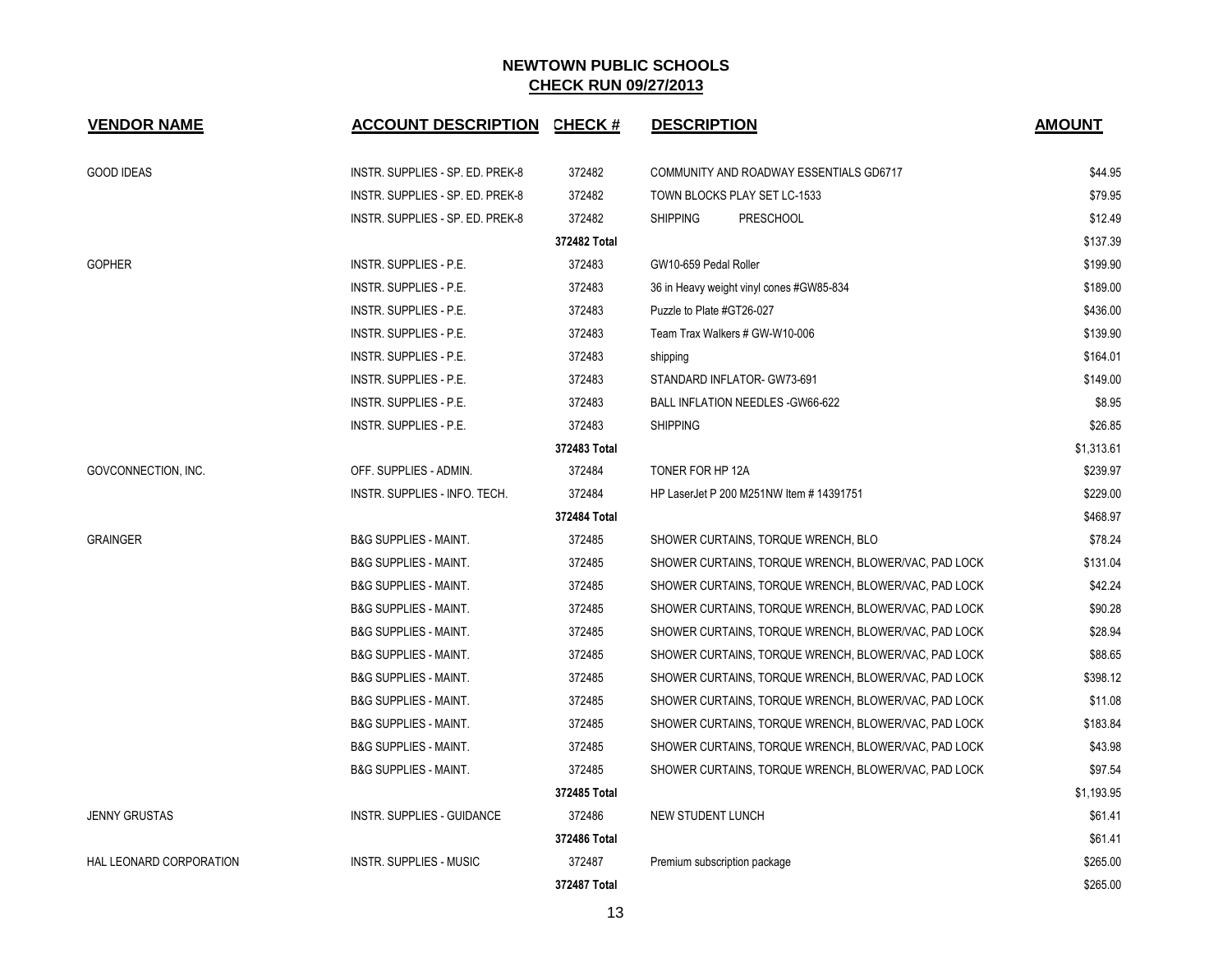| <b>VENDOR NAME</b>               | <b>ACCOUNT DESCRIPTION</b>           | <b>CHECK#</b> | <b>DESCRIPTION</b>                                       | <b>AMOUNT</b> |
|----------------------------------|--------------------------------------|---------------|----------------------------------------------------------|---------------|
| HANDWRITING WITHOUT TEARS        | INSTR. SUPPLIES - LIFE MAN./CULINARY | 372488        | FLIP CRAYON GIFT SET                                     | \$13.95       |
|                                  | INSTR. SUPPLIES - LIFE MAN./CULINARY | 372488        | MY FIRST SCHOOL BOOK                                     | \$132.00      |
|                                  | INSTR. SUPPLIES - LIFE MAN./CULINARY | 372488        | SOUND AROUND BOX                                         | \$99.95       |
|                                  | INSTR. SUPPLIES - LIFE MAN./CULINARY | 372488        | <b>S&amp;H</b>                                           | \$24.59       |
|                                  |                                      | 372488 Total  |                                                          | \$270.49      |
| HAT CITY PAPER & SUPPLY CO.      | <b>B&amp;G SUPPLIES - CUSTODIAL</b>  | 372489        | HAND CLEANER, FLOOR PADS, SPRAY BOTTLES, PAPER PRODUCTS  | \$5,526.02    |
|                                  | <b>B&amp;G SUPPLIES - CUSTODIAL</b>  | 372489        | HAND CLEANER, FLOOR PADS, SPRAY BOTTLES, PAPER PRODUCTS  | \$50.25       |
|                                  |                                      | 372489 Total  |                                                          | \$5,576.27    |
| ROBERT HEIN                      | <b>B&amp;G SUPPLIES - CUSTODIAL</b>  | 372490        | SHOE'S (40879)                                           | \$100.00      |
|                                  |                                      | 372490 Total  |                                                          | \$100.00      |
| HOMETOWN TOOL LLC                | <b>B&amp;G SUPPLIES - CUSTODIAL</b>  | 372491        | WORK SHIRTS (CUST UNIFORMS)                              | \$26.85       |
|                                  |                                      | 372491 Total  |                                                          | \$26.85       |
| <b>SUZANNE HURLEY</b>            | SUPPLIES - LIBRARY                   | 372492        | SUMMER READING CELEBRATIONS                              | \$78.49       |
|                                  |                                      | 372492 Total  |                                                          | \$78.49       |
| HYDRO TECHNOLOGIES, INC.         | PROF. SERV. - B. & G.                | 372493        | BACTERIAL TESTING OF DRINKING WATER - HOM                | \$1,529.00    |
|                                  |                                      | 372493 Total  |                                                          | \$1,529.00    |
| INDUSTRIAL APPRAISAL COMPANY     | CONTRACTED SERV. - BUS. SERV.        | 372494        | INSURABLE VALUES REPORT FOR FIXED ASSETS                 | \$800.00      |
|                                  |                                      | 372494 Total  |                                                          | \$800.00      |
| <b>KRISTEN JACKSON</b>           | STAFF TRAVEL - PUPIL SERV.           | 372495        | TRAVEL 07/13 THRU 09/13                                  | \$113.51      |
|                                  |                                      | 372495 Total  |                                                          | \$113.51      |
| JONES SCHOOL SUPPLY              | <b>SUPPLIES - LIBRARY</b>            | 372496        | PAW10 Gold Reading Medal.                                | \$155.43      |
|                                  | SUPPLIES - LIBRARY                   | 372496        | PAW10SL Silver Reading Medal.                            | \$2.97        |
|                                  | SUPPLIES - LIBRARY                   | 372496        | PAW10BZ Bronze Reading Medal.                            | \$1.98        |
|                                  | SUPPLIES - LIBRARY                   | 372496        | Shipping 5%.                                             | \$8.02        |
|                                  |                                      | 372496 Total  |                                                          | \$168.40      |
| <b>K-MAN GLASS CORP</b>          | B. & G. REPAIRS - H.S.               | 372497        | REPLACE BROKEN GLASS TEAM ROOM DOOR / FITNESS ROOM - NHS | \$1,150.00    |
|                                  | B. & G. REPAIRS - H.S.               | 372497        | REPLACE BROKEN GLASS TEAM ROOM DOOR / FITNESS ROOM - NHS | \$106.00      |
|                                  |                                      | 372497 Total  |                                                          | \$1,256.00    |
| KAMCO SUPPLY CORP OF NEW ENGLAND | <b>B&amp;G SUPPLIES - MAINT.</b>     | 372498        | LUMBER - MAINT SUPPLIES                                  | \$526.88      |
|                                  | <b>B&amp;G SUPPLIES - MAINT.</b>     | 372498        | LUMBER - MAINT SUPPLIES                                  | \$174.38      |
|                                  |                                      | 372498 Total  |                                                          | \$701.26      |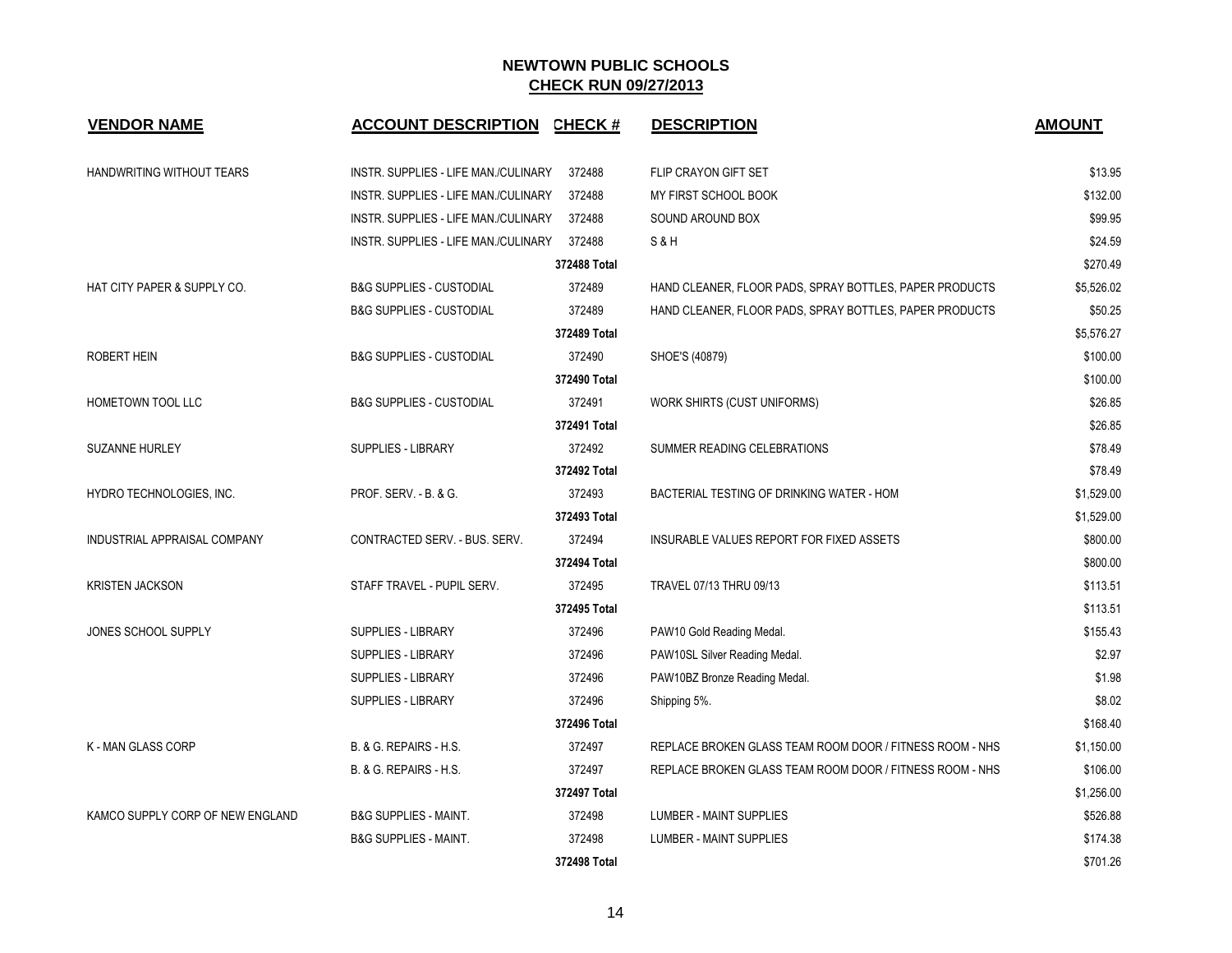| <b>VENDOR NAME</b>             | <b>ACCOUNT DESCRIPTION</b>          | <b>CHECK#</b> | <b>DESCRIPTION</b>                                              | <b>AMOUNT</b> |
|--------------------------------|-------------------------------------|---------------|-----------------------------------------------------------------|---------------|
| <b>KELLY PRINTING SUPPLIES</b> | OFF. SUPPLIES - H.S.                | 372499        | #2025 Cyan Cartridge                                            | \$150.00      |
|                                | OFF. SUPPLIES - H.S.                | 372499        | Brother #TN 350                                                 | \$258.00      |
|                                | OFF. SUPPLIES - H.S.                | 372499        | Shipping cost                                                   | \$16.90       |
|                                |                                     | 372499 Total  |                                                                 | \$424.90      |
| <b>KIDS DISCOVER</b>           | TEXTBOOKS - CLASSROOM               | 372500        | Colonial America # S13024                                       | \$199.50      |
|                                | TEXTBOOKS - CLASSROOM               | 372500        | The Constitution # S13197                                       | \$199.50      |
|                                | TEXTBOOKS - CLASSROOM               | 372500        | America 1492 #S13012                                            | \$199.50      |
|                                | TEXTBOOKS - CLASSROOM               | 372500        | 1776#S13121                                                     | \$199.50      |
|                                | TEXTBOOKS - CLASSROOM               | 372500        | American Revolution #S13074                                     | \$199.50      |
|                                | TEXTBOOKS - CLASSROOM               | 372500        | How America Works # S13133                                      | \$199.50      |
|                                | TEXTBOOKS - CLASSROOM               | 372500        | Native America S13052                                           | \$199.50      |
|                                | TEXTBOOKS - CLASSROOM               | 372500        | Declaration of Independence #S13181                             | \$199.50      |
|                                | TEXTBOOKS - CLASSROOM               | 372500        | shipping                                                        | \$79.80       |
|                                |                                     | 372500 Total  |                                                                 | \$1,675.80    |
| <b>KIDS DISCOVER</b>           | INSTR. SUPPLIES - CLASSROOM         | 372501        | Kids Discover subscriptions-no shipping                         | \$99.75       |
|                                |                                     | 372501 Total  |                                                                 | \$99.75       |
| H. KREVIT & COMPANY, INC       | <b>B&amp;G SUPPLIES - CUSTODIAL</b> | 372502        | CHLORINE - NHS POOL                                             | (\$300.00)    |
|                                | <b>B&amp;G SUPPLIES - CUSTODIAL</b> | 372502        | CHLORINE - NHS POOL                                             | \$879.33      |
|                                |                                     | 372502 Total  |                                                                 | \$579.33      |
| LAKESHORE LEARNING MATERIALS   | INSTR. SUPPLIES - SP. ED. PREK-8    | 372503        | STORAGE BOXES AND LIDS ITEM NUMBER: YB10 6 ORANGE, 6 YELLOW     | \$75.36       |
|                                | INSTR. SUPPLIES - SP. ED. PREK-8    | 372503        | <b>SHIPPING</b>                                                 | \$11.30       |
|                                |                                     | 372503 Total  |                                                                 | \$86.66       |
| LAWSON PRODUCTS INC.           | <b>B&amp;G SUPPLIES - MAINT.</b>    | 372504        | VARIOUS SIZE SCREWS, NUTS, WASHERS, ANCHOR KITS - SHOP SUPPLIES | \$1,507.16    |
|                                |                                     | 372504 Total  |                                                                 | \$1,507.16    |
| PIA C. LEDINA                  | <b>SUPPLIES - LIBRARY</b>           | 372505        | APPLE TV & SUPPLIES                                             | \$213.35      |
|                                | <b>MEMBERSHIPS - LIBRARY</b>        | 372505        | <b>MEMBERSHIP ALA</b>                                           | \$180.00      |
|                                |                                     | 372505 Total  |                                                                 | \$393.35      |
| <b>SALLY LYNCH</b>             | OFF. SUPPLIES - PUPIL SERV.         | 372506        | <b>TRAVEL SEDAC TRAINING</b>                                    | \$28.79       |
|                                |                                     | 372506 Total  |                                                                 | \$28.79       |
| MAGNAKLEEN SERVICES LLC        | <b>B&amp;G SUPPLIES - CUSTODIAL</b> | 372507        | MOP / RUG SERVICE (ALL SCHOOLS) - 2013-2014                     | \$106.20      |
|                                |                                     | 372507 Total  |                                                                 | \$106.20      |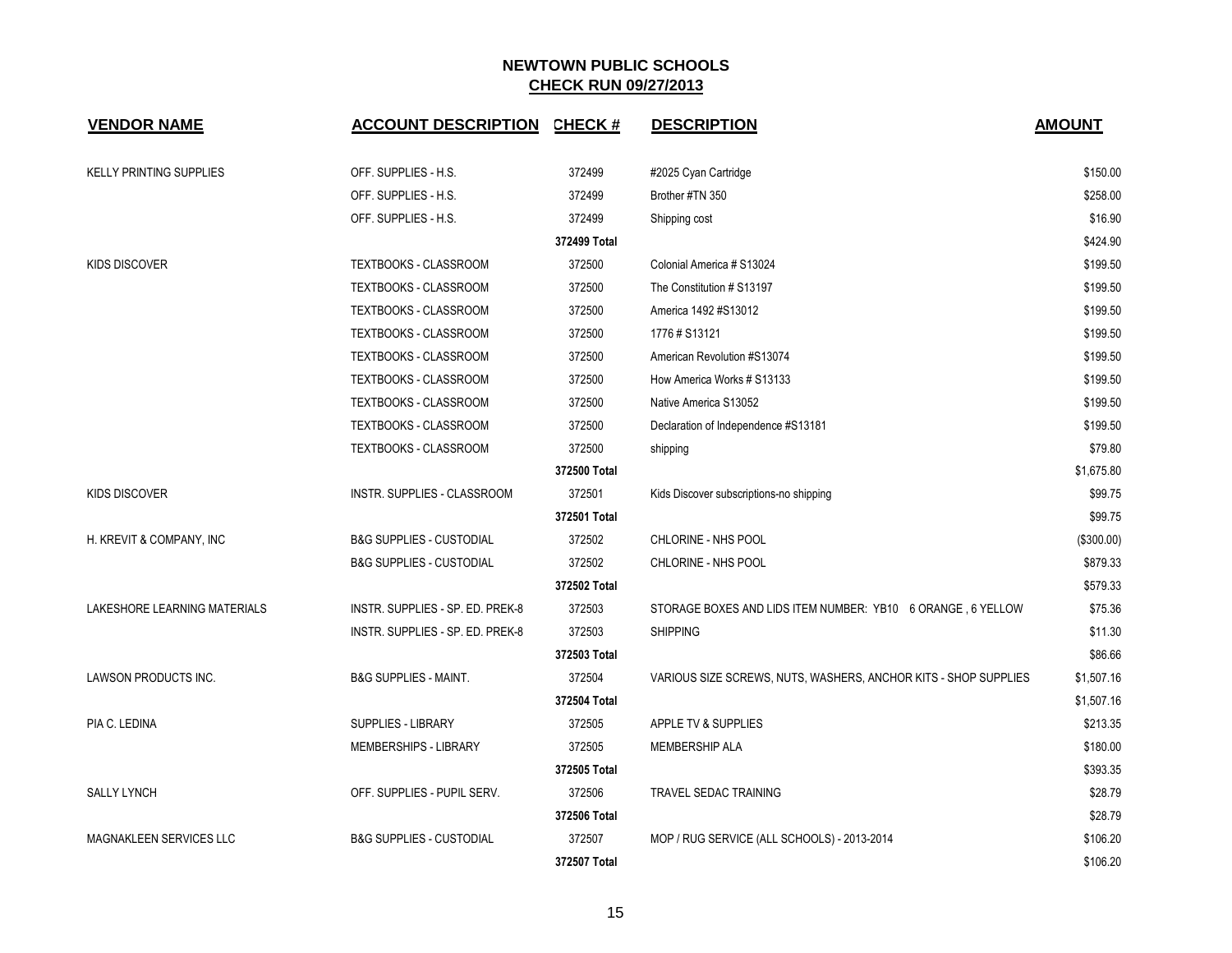| <b>VENDOR NAME</b>                            | <b>ACCOUNT DESCRIPTION CHECK #</b>  |              | <b>DESCRIPTION</b>                                     | <b>AMOUNT</b> |
|-----------------------------------------------|-------------------------------------|--------------|--------------------------------------------------------|---------------|
| MAGNAKLEEN SERVICES LLC                       | <b>B&amp;G SUPPLIES - CUSTODIAL</b> | 372508       | MOP / RUG SERVICE (ALL SCHOOLS) - 2013-2014            | \$9.00        |
|                                               | <b>B&amp;G SUPPLIES - CUSTODIAL</b> | 372508       | MOP / RUG SERVICE (ALL SCHOOLS) - 2013-2014            | \$63.75       |
|                                               | <b>B&amp;G SUPPLIES - CUSTODIAL</b> | 372508       | MOP / RUG SERVICE (ALL SCHOOLS) - 2013-2014            | \$37.00       |
|                                               | <b>B&amp;G SUPPLIES - CUSTODIAL</b> | 372508       | MOP / RUG SERVICE (ALL SCHOOLS) - 2013-2014            | \$166.50      |
|                                               | <b>B&amp;G SUPPLIES - CUSTODIAL</b> | 372508       | MOP / RUG SERVICE (ALL SCHOOLS) - 2013-2014            | \$48.50       |
|                                               | <b>B&amp;G SUPPLIES - CUSTODIAL</b> | 372508       | MOP / RUG SERVICE (ALL SCHOOLS) - 2013-2014            | \$19.50       |
|                                               | <b>B&amp;G SUPPLIES - CUSTODIAL</b> | 372508       | MOP / RUG SERVICE (ALL SCHOOLS) - 2013-2014            | \$9.00        |
|                                               | <b>B&amp;G SUPPLIES - CUSTODIAL</b> | 372508       | MOP / RUG SERVICE (ALL SCHOOLS) - 2013-2014            | \$18.00       |
|                                               | <b>B&amp;G SUPPLIES - CUSTODIAL</b> | 372508       | MOP / RUG SERVICE (ALL SCHOOLS) - 2013-2014            | \$127.50      |
|                                               | <b>B&amp;G SUPPLIES - CUSTODIAL</b> | 372508       | MOP / RUG SERVICE (ALL SCHOOLS) - 2013-2014            | \$33.80       |
|                                               | <b>B&amp;G SUPPLIES - CUSTODIAL</b> | 372508       | MOP / RUG SERVICE (ALL SCHOOLS) - 2013-2014            | \$45.45       |
|                                               | <b>B&amp;G SUPPLIES - CUSTODIAL</b> | 372508       | MOP / RUG SERVICE (ALL SCHOOLS) - 2013-2014            | \$60.65       |
|                                               | <b>B&amp;G SUPPLIES - CUSTODIAL</b> | 372508       | MOP / RUG SERVICE (ALL SCHOOLS) - 2013-2014            | \$21.50       |
|                                               | <b>B&amp;G SUPPLIES - CUSTODIAL</b> | 372508       | MOP / RUG SERVICE (ALL SCHOOLS) - 2013-2014            | \$30.65       |
|                                               | <b>B&amp;G SUPPLIES - CUSTODIAL</b> | 372508       | MOP / RUG SERVICE (ALL SCHOOLS) - 2013-2014            | \$28.25       |
|                                               | <b>B&amp;G SUPPLIES - CUSTODIAL</b> | 372508       | MOP / RUG SERVICE (ALL SCHOOLS) - 2013-2014            | \$106.20      |
|                                               | <b>B&amp;G SUPPLIES - CUSTODIAL</b> | 372508       | MOP / RUG SERVICE (ALL SCHOOLS) - 2013-2014            | \$33.80       |
|                                               |                                     | 372508 Total |                                                        | \$859.05      |
| <b>MANKA CONSTRUCTION &amp; REMOLDING LLC</b> | B. & G. REPAIRS - H.                | 372509       | ROOF LEAK REPAIR - HAWLEY                              | \$1,858.00    |
|                                               | B. & G. REPAIRS - H.                | 372509       | ROOF LEAK REPAIR - HAWLEY                              | \$690.00      |
|                                               | B. & G. REPAIRS - RIS.              | 372509       | CUT WINDOW INTO DOOR / SHEETROCK REPAIRS - RIS         | \$350.00      |
|                                               | B. & G. REPAIRS - M.S.              | 372509       | REPAIR BAND ROOM FLOOR / BUILD MAILROOM SLOTS - NHS    | \$585.00      |
|                                               |                                     | 372509 Total |                                                        | \$3,483.00    |
| W.B. MASON., INC                              | OFF. SUPPLIES - BUS. SERV.          | 372510       | <b>SUPPLIES 2013/14</b>                                | \$202.88      |
|                                               | OFF. SUPPLIES - BUS. SERV.          | 372510       | <b>SUPPLIES 2013/14</b>                                | (\$24.00)     |
|                                               | OFF. SUPPLIES - BUS. SERV.          | 372510       | <b>SUPPLIES 2013/14</b>                                | (\$6.00)      |
|                                               | INSTR. SUPPLIES - CLASSROOM         | 372510       | Student Carrels for Reading classroom, Item BLT-90082. | (\$195.00)    |
|                                               | INSTR. SUPPLIES - CLASSROOM         | 372510       | Student Carrels for Reading classroom, Item BLT-90082. | \$195.00      |
|                                               | <b>INSTR. SUPPLIES - SCIENCE</b>    | 372510       | See Attached List                                      | \$144.83      |
|                                               | INSTR. SUPPLIES - SCIENCE           | 372510       | See Attached List                                      | \$10.78       |
|                                               | INSTR. SUPPLIES - SCIENCE           | 372510       | See Attached List                                      | \$2.18        |
|                                               | INSTR. SUPPLIES - SCIENCE           | 372510       | See Attached List                                      | \$300.58      |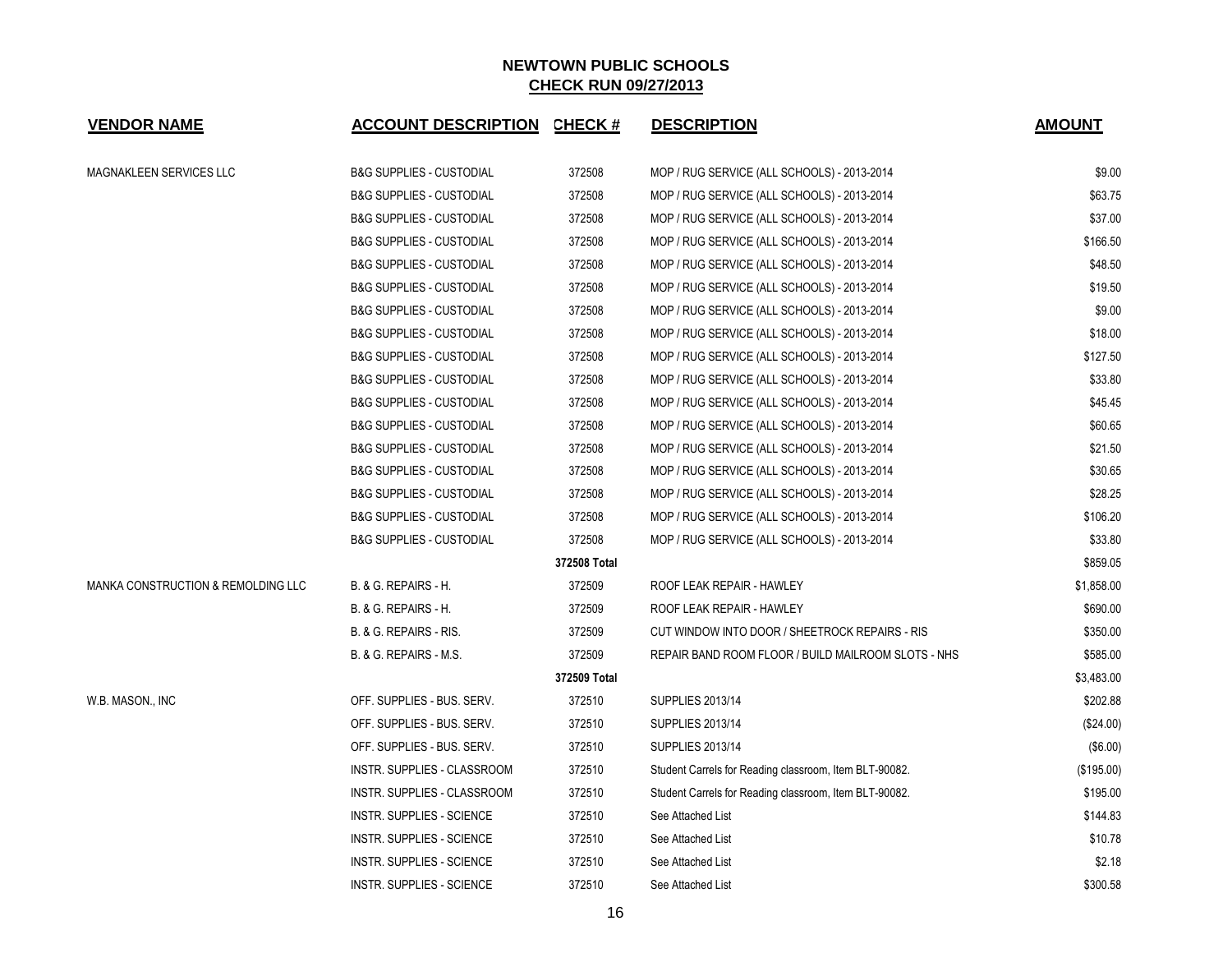| <b>VENDOR NAME</b> | <b>ACCOUNT DESCRIPTION</b>       | <b>CHECK#</b> | <b>DESCRIPTION</b>                                                           | <b>AMOUNT</b> |
|--------------------|----------------------------------|---------------|------------------------------------------------------------------------------|---------------|
| W.B. MASON., INC   | <b>INSTR. SUPPLIES - SCIENCE</b> | 372510        | See Attached List                                                            | \$27.02       |
|                    | <b>INSTR. SUPPLIES - SCIENCE</b> | 372510        | See Attached List                                                            | \$210.60      |
|                    | INSTR. SUPPLIES - SCIENCE        | 372510        | See Attached List                                                            | \$212.29      |
|                    | INSTR. SUPPLIES - CLASSROOM      | 372510        | sets Giant Paper Kids #RYLC-75401                                            | \$36.68       |
|                    | INSTR. SUPPLIES - CLASSROOM      | 372510        | Wood Craft Sticks #CKC-3776-01                                               | \$11.44       |
|                    | INSTR. SUPPLIES - CLASSROOM      | 372510        | Wood Craft Sticks #CKC-3775-01                                               | \$9.40        |
|                    | INSTR. SUPPLIES - CLASSROOM      | 372510        | wiggle Eye Asst # CKC-3407                                                   | \$19.28       |
|                    | INSTR. SUPPLIES - CLASSROOM      | 372510        | gts of the following Premier Tempra paint colors: Black, Blue, Brown, Green  | \$71.29       |
|                    | INSTR. SUPPLIES - CLASSROOM      | 372510        | Desk Chair, HON -5703GA10T                                                   | \$90.00       |
|                    | INSTR. SUPPLIES - CLASSROOM      | 372510        | Whiteboard for Art room(Mitchell) Item QRTTE548A 96X48                       | \$300.00      |
|                    | INSTR. SUPPLIES - CLASSROOM      | 372510        | 2 Drawer File Cabinet, Item BSX-H412PP                                       | \$140.00      |
|                    | INSTR. SUPPLIES - CLASSROOM      | 372510        | 4 Drawer File Cabinet, Item BSX-H414PP.                                      | \$190.00      |
|                    | INSTR. SUPPLIES - CLASSROOM      | 372510        | Teacher chair, Item BSX-VL601VA10T                                           | \$735.00      |
|                    | INSTR. SUPPLIES - CLASSROOM      | 372510        | Gr 2 supplies: SEE ATTACHED: markers, erasers, pens, clips, crayons, markers | (\$36.48)     |
|                    | INSTR. SUPPLIES - CLASSROOM      | 372510        | Gr 2 supplies: SEE ATTACHED: markers, erasers, pens, clips, crayons, markers | (\$109.95)    |
|                    | INSTR. SUPPLIES - CLASSROOM      | 372510        | Gr 2 supplies: SEE ATTACHED: markers, erasers, pens, clips, crayons, markers | (\$142.00)    |
|                    | INSTR. SUPPLIES - CLASSROOM      | 372510        | Gr 2 supplies: SEE ATTACHED: markers, erasers, pens, clips, crayons, markers | \$109.95      |
|                    | INSTR. SUPPLIES - CLASSROOM      | 372510        | Gr 2 supplies: SEE ATTACHED: markers, erasers, pens, clips, crayons, markers | \$41.04       |
|                    | INSTR. SUPPLIES - CLASSROOM      | 372510        | Pre-School Program Classroom Supplies, State of CT                           | \$3.55        |
|                    | INSTR. SUPPLIES - CLASSROOM      | 372510        | Pre-School Program Classroom Supplies, State of CT                           | \$22.79       |
|                    | OFF. SUPPLIES - ADMIN.           | 372510        | Two Tier Book Shelf, Item MMF26423BRBK.                                      | (\$60.00)     |
|                    | INSTR. SUPPLIES - P.E.           | 372510        | UNDATED COMBO LESSON PLAN & CLASS RECORD BOOK- ELAN-PR710                    | \$24.85       |
|                    | INSTR. SUPPLIES - SP. ED. PREK-8 | 372510        | AS PER ATTACHED ORDER                                                        | \$174.95      |
|                    | OFF. SUPPLIES - ADMIN.           | 372510        | Administrative Supplies, Professional, please see attached list,             | \$117.40      |
|                    | OFF. SUPPLIES - ADMIN.           | 372510        | Administrative Supplies, Professional, please see attached order             | \$105.91      |
|                    | OFF. SUPPLIES - ADMIN.           | 372510        | Administrative Supplies, Professional, please see attached order             | \$9.99        |
|                    | OFF. SUPPLIES - ADMIN.           | 372510        | Administrative Supplies, Professional, please see attached order             | (\$9.99)      |
|                    | OFF. SUPPLIES - ADMIN.           | 372510        | Administrative Supplies, Professional, please see attached order             | \$17.49       |
|                    | INSTR. SUPPLIES - CLASSROOM      | 372510        | CREC Bid 2013-2014, School Copy Paper,                                       | \$2,807.60    |
|                    | INSTR. SUPPLIES - CLASSROOM      | 372510        | School/Office Supplies, State of CT                                          | \$2,042.56    |
|                    | INSTR. SUPPLIES - CLASSROOM      | 372510        | School/Office Supplies, State of CT Contract #12PSX0108,                     | \$184.16      |
|                    | INSTR. SUPPLIES - T.A.P./FLEX    | 372510        | AVERY BINDERS- SHARPIE-SCOTCH TAPE -POST-GLUE                                | \$46.25       |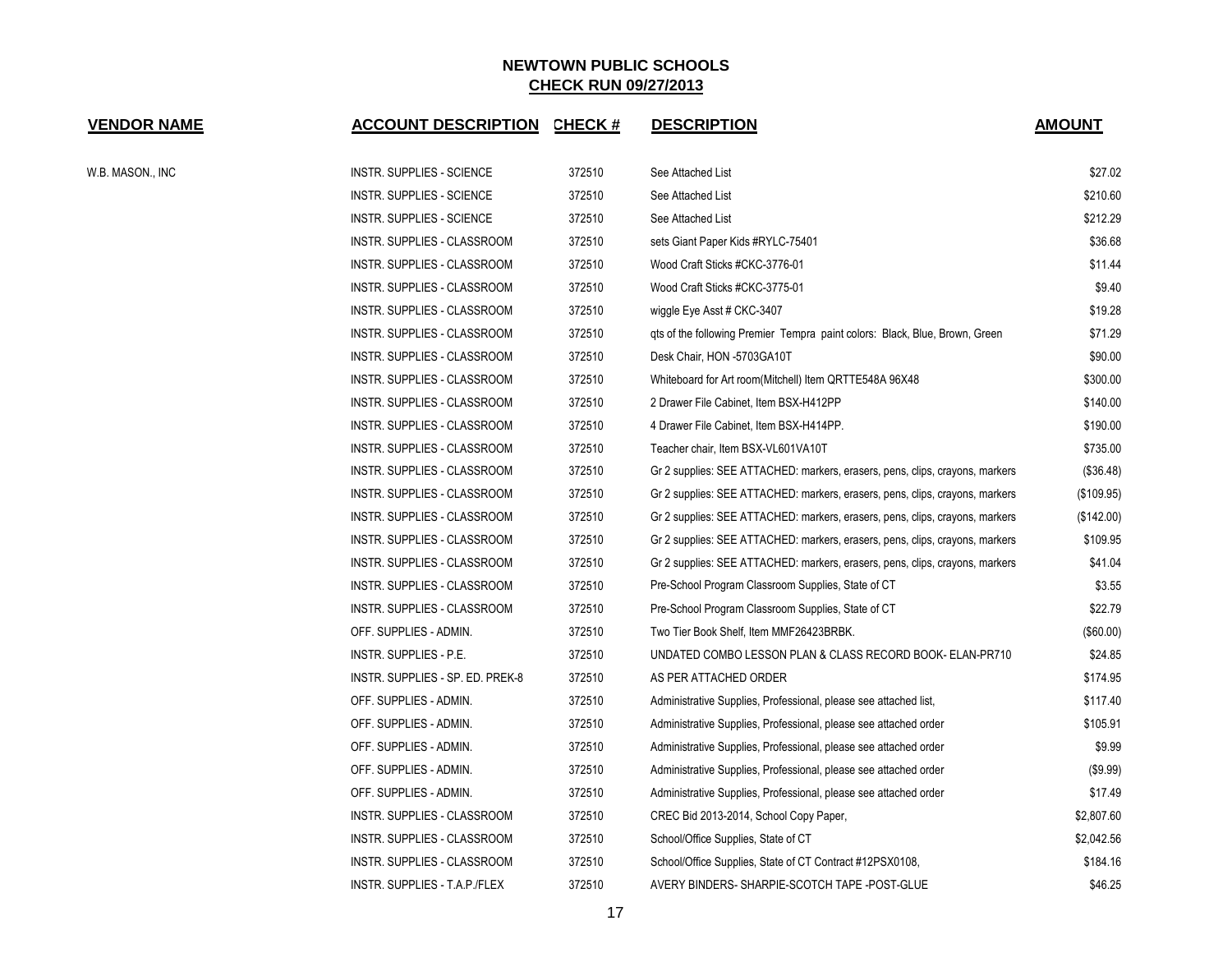| <b>VENDOR NAME</b>                   | <b>ACCOUNT DESCRIPTION</b>         | <b>CHECK#</b> | <b>DESCRIPTION</b>                                              | <b>AMOUNT</b> |
|--------------------------------------|------------------------------------|---------------|-----------------------------------------------------------------|---------------|
| W.B. MASON., INC                     | INSTR. SUPPLIES - T.A.P./FLEX      | 372510        | AVERY BINDERS- SHARPIE-SCOTCH TAPE -POST-GLUE                   | \$9.25        |
|                                      | INSTR. SUPPLIES - T.A.P./FLEX      | 372510        | AVERY BINDERS- SHARPIE-SCOTCH TAPE -POST-GLUE                   | \$454.60      |
|                                      | <b>INSTR. SUPPLIES - CLASSROOM</b> | 372510        | AVT 75419 ID Badge Holders                                      | \$449.85      |
|                                      | <b>INSTR. SUPPLIES - MUSIC</b>     | 372510        | Ziploc bags for student use in band dept. Item DRA94602         | \$29.99       |
|                                      | INSTR. SUPPLIES - CLASSROOM        | 372510        | Quartet Dry Eraser QRT9209335                                   | \$86.78       |
|                                      | <b>B&amp;G SUPPLIES - ADMIN.</b>   | 372510        | MAINT DEPT. SUPPLIES (FILE FOLDERS, MOUSE PADS, FRAME)          | \$102.52      |
|                                      | EQUIPMENT - DISTRICT FURNITURE     | 372510        | FULL DAY KINDENERGATEN                                          | \$3,000.00    |
|                                      |                                    | 372510 Total  |                                                                 | \$12,167.31   |
| MATHEMATICAL OLYMPIADS               | INSTR. SUPPLIES - CLASSROOM        | 372511        | subscription to Mathematical Olympiads-                         | \$99.00       |
|                                      |                                    | 372511 Total  |                                                                 | \$99.00       |
| KATHERINE H. MATZ                    | STAFF TRAVEL - PUPIL SERV.         | 372512        | TRAVEL ODYSSEYARE SUPPORT                                       | \$30.17       |
|                                      |                                    | 372512 Total  |                                                                 | \$30.17       |
| <b>BETTY MCFADDEN</b>                | INSTR. SUPPLIES - CLASSROOM        | 372513        | <b>IGRAINE THE BRAVE</b>                                        | \$304.32      |
|                                      |                                    | 372513 Total  |                                                                 | \$304.32      |
| <b>TIM MCGUIRE</b>                   | INSTR. SUPPLIES - COMPUTER ED.     | 372514        | <b>BATTERIES</b>                                                | \$47.61       |
|                                      |                                    | 372514 Total  |                                                                 | \$47.61       |
| MCKENNEY MECHANICAL CONTRACTORS INC. | <b>B. &amp; G. REPAIRS - H.</b>    | 372515        | TANK REPAIR - HAWLEY (PER QUOTE)                                | \$5,570.00    |
|                                      | B. & G. REPAIRS - HOM.             | 372515        | TANK REPAIR - HOM (PER QUOTE)                                   | \$6,500.00    |
|                                      | B. & G. REPAIRS - RIS.             | 372515        | TANK REPAIR - RIS (PER QUOTE)                                   | \$5,570.00    |
|                                      | <b>B&amp;G CONTRACTED SERV.</b>    | 372515        | PREVENT MAINT CONTRACT - BOILER SERVICE ALL SCHOOLS - 2013/2014 | \$3,811.00    |
|                                      | <b>B&amp;G CONTRACTED SERV.</b>    | 372515        | PREVENT MAINT CONTRACT - BOILER SERVICE ALL SCHOOLS - 2013/2014 | \$2,047.00    |
|                                      | <b>B&amp;G CONTRACTED SERV.</b>    | 372515        | PREVENT MAINT CONTRACT - BOILER SERVICE ALL SCHOOLS - 2013/2014 | \$1,604.00    |
|                                      | <b>B&amp;G CONTRACTED SERV.</b>    | 372515        | PREVENT MAINT CONTRACT - BOILER SERVICE ALL SCHOOLS - 2013/2014 | \$2,047.00    |
|                                      | <b>B&amp;G CONTRACTED SERV.</b>    | 372515        | PREVENT MAINT CONTRACT - BOILER SERVICE ALL SCHOOLS - 2013/2014 | \$2,047.00    |
|                                      | <b>B&amp;G CONTRACTED SERV.</b>    | 372515        | PREVENT MAINT CONTRACT - BOILER SERVICE ALL SCHOOLS - 2013/2014 | \$1,161.00    |
|                                      | <b>B&amp;G CONTRACTED SERV.</b>    | 372515        | PREVENT MAINT CONTRACT - BOILER SERVICE ALL SCHOOLS - 2013/2014 | \$4,310.00    |
|                                      | <b>B&amp;G CONTRACTED SERV.</b>    | 372515        | PREVENT MAINT CONTRACT - BOILER SERVICE ALL SCHOOLS - 2013/2014 | \$2,864.00    |
|                                      | <b>B&amp;G CONTRACTED SERV.</b>    | 372515        | TANK TIGHTNESS / TESTING - ALL SCHOOLS                          | \$7,580.00    |
|                                      |                                    | 372515 Total  |                                                                 | \$45,111.00   |
| ROXANNE MELARAGNO                    | OFF. SUPPLIES - ADMIN.             | 372516        | SUPPLIES START OF SCHOOL                                        | \$100.00      |
|                                      |                                    | 372516 Total  |                                                                 | \$100.00      |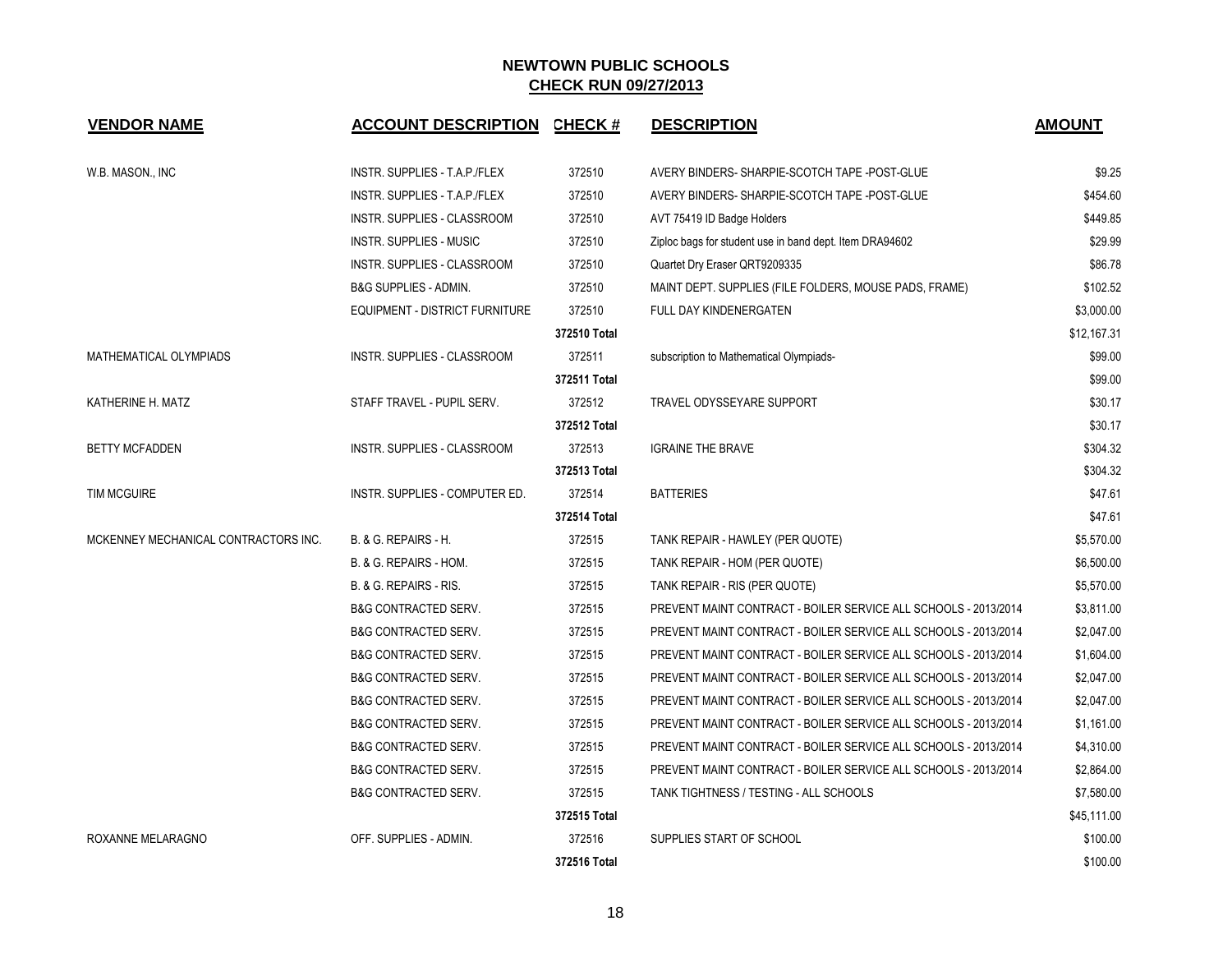| <b>VENDOR NAME</b>      | <b>ACCOUNT DESCRIPTION</b>          | <b>CHECK#</b> | <b>DESCRIPTION</b>                                                      | <b>AMOUNT</b> |
|-------------------------|-------------------------------------|---------------|-------------------------------------------------------------------------|---------------|
| MELIORA ACADEMY INC     | TUITION - OUT-OF-DISTRICT           | 372517        | TUITION - OUT-OF-DISTRICT                                               | \$14,495.00   |
|                         |                                     | 372517 Total  |                                                                         | \$14,495.00   |
| <b>RON MIHALCSIK</b>    | <b>B&amp;G SUPPLIES - CUSTODIAL</b> | 372518        | SHOE'S (40879)                                                          | \$85.06       |
|                         |                                     | 372518 Total  |                                                                         | \$85.06       |
| <b>CLAUDIA MITCHELL</b> | OFF. SUPPLIES - ADMIN.              | 372519        | For framing of permanent student art collection                         | \$810.00      |
|                         |                                     | 372519 Total  |                                                                         | \$810.00      |
| MOORE MEDICAL LLC       | <b>B&amp;G SUPPLIES - CUSTODIAL</b> | 372520        | NON-LATEX GLOVES - CUST SUPPLIES                                        | \$1,091.70    |
|                         | MEDICAL SUPPLIES - ELEM.            | 372520        | Insta- Glucose -13138 -                                                 | \$21.95       |
|                         | MEDICAL SUPPLIES - ELEM.            | 372520        | Med. Cotton balls- #69544                                               | \$56.90       |
|                         | MEDICAL SUPPLIES - ELEM.            | 372520        | sphygmomanometer/stethoscope #99335 (peg)                               | \$26.59       |
|                         | MEDICAL SUPPLIES - ELEM.            | 372520        | 75519-4 oz eye wash                                                     | \$26.90       |
|                         | MEDICAL SUPPLIES - M.S.             | 372520        | Instant ice packs-#79450 - Middle School                                | \$24.36       |
|                         |                                     | 372520 Total  |                                                                         | \$1,248.40    |
| E. A. MORSE & CO. INC.  | <b>B&amp;G SUPPLIES - CUSTODIAL</b> | 372521        | WET DRY VAC - CUST SUPPLIES                                             | \$725.00      |
|                         | <b>REPAIRS - CUSTODIAL</b>          | 372521        | <b>SCRUBBER REPAIR - CUST REPAIRS</b>                                   | \$245.00      |
|                         |                                     | 372521 Total  |                                                                         | \$970.00      |
| <b>MPS</b>              | TEXTBOOKS - SOC. STUDIES            | 372522        | ISBN 1429275170 PACKAGE: MYERS PSYCHOLOGY FOR AP                        | \$250.00      |
|                         | TEXTBOOKS - SOC. STUDIES            | 372522        | <b>SHIPPING</b>                                                         | \$7.62        |
|                         | TEXTBOOKS - SOC. STUDIES            | 372522        | ISBN 1429275170 PACKAGE: MYERS PSYCHOLOGY FOR AP.                       | \$1,000.00    |
|                         | TEXTBOOKS - SOC. STUDIES            | 372522        | <b>SHIPPING</b>                                                         | \$16.73       |
|                         |                                     | 372522 Total  |                                                                         | \$1,274.35    |
| THERESA A. MULSKI       | MEMBERSHIPS - ELEM.                 | 372523        | NURSE LICENSE RENEWAL                                                   | \$100.00      |
|                         |                                     | 372523 Total  |                                                                         | \$100.00      |
| <b>NASCO</b>            | INSTR. SUPPLIES - MATH              | 372524        | MARKERS-GRAPHS-COMPASS- SEE CART                                        | \$458.98      |
|                         | <b>INSTR. SUPPLIES - MATH</b>       | 372524        | MARKERS-GRAPHS-COMPASS- SEE CART                                        | \$101.75      |
|                         |                                     | 372524 Total  |                                                                         | \$560.73      |
| <b>NCS PEARSON INC.</b> | CONTRACTED SERV. - INFO. TECH.      | 372525        | Enterprise Management Service (EMS) includes coverage for the following | \$4,000.00    |
|                         |                                     | 372525 Total  |                                                                         | \$4,000.00    |
| <b>NESS AUTOMOTIVE</b>  | REPAIRS - MAINT.                    | 372526        | TRAILER HITCH NT56 - MAINT REPAIRS                                      | \$573.91      |
|                         |                                     | 372526 Total  |                                                                         | \$573.91      |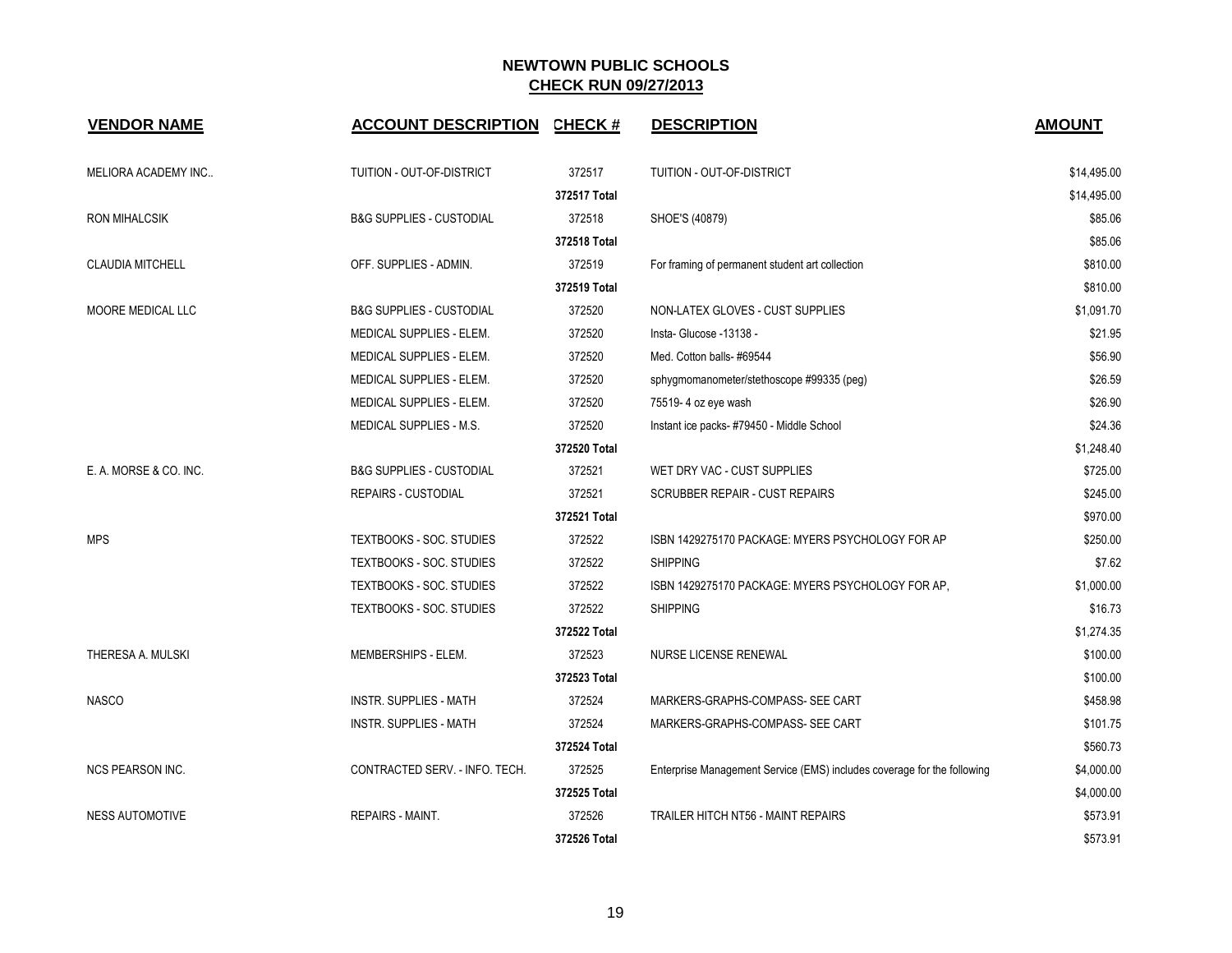| <b>VENDOR NAME</b>                   | <b>ACCOUNT DESCRIPTION</b>          | <b>CHECK#</b> | <b>DESCRIPTION</b>                         | <b>AMOUNT</b> |
|--------------------------------------|-------------------------------------|---------------|--------------------------------------------|---------------|
| <b>NEWTOWN GRAPHICS</b>              | PRINTING - ADMIN.                   | 372527        | <b>BUSINESS CARDS ASSISTANT PRINCIPALS</b> | \$45.00       |
|                                      | PRINTING - ADMIN.                   | 372527        | DETENTION SLIPS                            | \$20.00       |
|                                      | OFF. SUPPLIES - H.S.                | 372527        | asst passes *back to class & going home*   | \$50.00       |
|                                      |                                     | 372527 Total  |                                            | \$115.00      |
| NEWTOWN HIGH SCHOOL                  | PROF. SERV. - TRANSITIONAL          | 372528        | STUDENT SALARIES TRANSITION PROGRAM        | \$2,000.00    |
|                                      |                                     | 372528 Total  |                                            | \$2,000.00    |
| NEWTOWN POOLS, LLC                   | <b>B&amp;G SUPPLIES - CUSTODIAL</b> | 372529        | TEST STRIPS - NHS POOL                     | \$198.00      |
|                                      |                                     | 372529 Total  |                                            | \$198.00      |
| NORTHERN SPEECH SERVICES INC.        | INSTR. SUPPLIES - SP. ED. PREK-8    | 372530        | <b>SLP KIT 1 KS1002</b>                    | \$199.00      |
|                                      | INSTR. SUPPLIES - SP. ED. PREK-8    | 372530        | <b>SLP KIT 2 KS1003</b>                    | \$199.00      |
|                                      | INSTR. SUPPLIES - SP. ED. PREK-8    | 372530        | <b>SHIPPING</b>                            | \$8.65        |
|                                      |                                     | 372530 Total  |                                            | \$406.65      |
| <b>ON-SITE SHREDDING</b>             | CONTRACTED SERV. - GUIDANCE         | 372531        | SUMMER SHREDDING                           | \$280.00      |
|                                      |                                     | 372531 Total  |                                            | \$280.00      |
| ORIGO EDUCATION                      | TEXTBOOKS - CLASSROOM               | 372532        | see attached order                         | \$6,361.32    |
|                                      | TEXTBOOKS - CLASSROOM               | 372532        | see attached order                         | \$1,890.00    |
|                                      |                                     | 372532 Total  |                                            | \$8,251.32    |
| PAINTER'S SUPPLY 2 - DANBURY         | <b>B. &amp; G. REPAIRS - H.</b>     | 372533        | PLASTER REPAIRS IN 21 BLDG. - HAWL         | \$159.52      |
|                                      |                                     | 372533 Total  |                                            | \$159.52      |
| <b>JO-ANN PETERS</b>                 | OFF. SUPPLIES - ADMIN.              | 372534        | SUPPLIES START OF SCHOOL                   | \$179.23      |
|                                      |                                     | 372534 Total  |                                            | \$179.23      |
| <b>LISA PETROVICH</b>                | OFF. SUPPLIES - ADMIN.              | 372535        | SUPPLIES FOR START OF SCHOOL               | \$137.16      |
|                                      |                                     | 372535 Total  |                                            | \$137.16      |
| PETTY CASH TRASITION COORDINATOR H/S | INSTR. SUPPLIES - SP. ED. H.S.      | 372536        | PETTY CASH                                 | \$300.00      |
|                                      |                                     | 372536 Total  |                                            | \$300.00      |
| PITSCO EDUCATION                     | INSTR. SUPPLIES - TECH. ED          | 372537        | Color Construction Paper, Item DC53749     | \$345.00      |
|                                      | INSTR. SUPPLIES - TECH. ED          | 372537        | Shipping charge                            | \$27.60       |
|                                      |                                     | 372537 Total  |                                            | \$372.60      |
| POSTMASTER - NEWTOWN                 | POSTAGE - ADMIN.                    | 372538        | strips of forever stamps                   | \$460.00      |
|                                      |                                     | 372538 Total  |                                            | \$460.00      |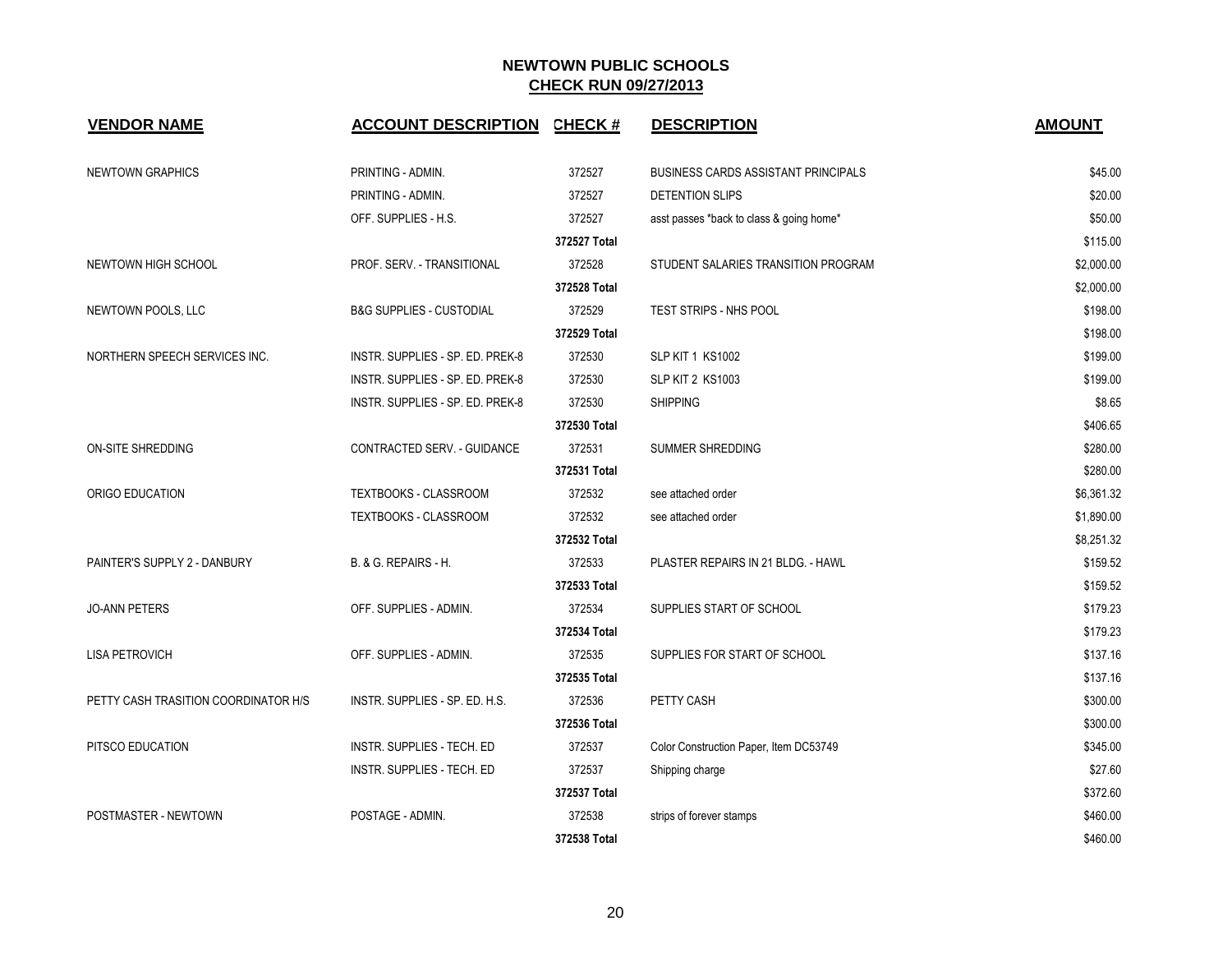| <b>VENDOR NAME</b>      | <b>ACCOUNT DESCRIPTION</b>      | CHECK #      | <b>DESCRIPTION</b>                                            | <b>AMOUNT</b> |
|-------------------------|---------------------------------|--------------|---------------------------------------------------------------|---------------|
| PREMIER AGENDAS INC.    | PRINTING - CLASSROOM            | 372539       | Student Planners - Invoice 204500350652                       | \$3,228.75    |
|                         | PRINTING - CLASSROOM            | 372539       | Shipping                                                      | \$384.00      |
|                         |                                 | 372539 Total |                                                               | \$3,612.75    |
| REALLY GOOD STUFF INC.  | INSTR. SUPPLIES - CLASSROOM     | 372540       | Privacy Sheilds Item #154388                                  | \$35.89       |
|                         | INSTR. SUPPLIES - CLASSROOM     | 372540       | Really Good Shapes Item #161056                               | \$10.99       |
|                         | INSTR. SUPPLIES - CLASSROOM     | 372540       | Shipping                                                      | \$8.95        |
|                         | INSTR. SUPPLIES - CLASSROOM     | 372540       | Durable binder holders, purple, #16                           | \$79.98       |
|                         | INSTR. SUPPLIES - CLASSROOM     | 372540       | Pencils Item #110314AFB                                       | \$7.98        |
|                         | INSTR. SUPPLIES - CLASSROOM     | 372540       | Book/Binder Holders - Neon Item #161335AFA                    | \$24.99       |
|                         | INSTR. SUPPLIES - CLASSROOM     | 372540       | Organizer Item #157794AFG                                     | \$74.95       |
|                         | INSTR. SUPPLIES - CLASSROOM     | 372540       | Get To Know Item #159642AFG                                   | \$13.99       |
|                         | INSTR. SUPPLIES - CLASSROOM     | 372540       | Ice Breakers Item #157728                                     | \$12.99       |
|                         | INSTR. SUPPLIES - CLASSROOM     | 372540       | Tape Strips Item #153493AFB                                   | \$10.99       |
|                         | INSTR. SUPPLIES - CLASSROOM     | 372540       | Bookmarks Item#157971AFB                                      | \$4.50        |
|                         | INSTR. SUPPLIES - CLASSROOM     | 372540       | School Bags Item #154250AFB                                   | \$12.99       |
|                         | INSTR. SUPPLIES - CLASSROOM     | 372540       | 12 Pack Chapter Book Classroom Bins Item # 159536AFA          | \$74.97       |
|                         | INSTR. SUPPLIES - CLASSROOM     | 372540       | EZ FIT Name plates Tape Strips Item #153505AFA                | \$4.99        |
|                         | INSTR. SUPPLIES - CLASSROOM     | 372540       | Shipping                                                      | \$31.63       |
|                         |                                 | 372540 Total |                                                               | \$410.78      |
| RICCIO LANDSCAPING LLC  | <b>B&amp;G CONTRACTED SERV.</b> | 372541       | <b>WEEKLY GRASS CUTTING - RIS</b>                             | \$360.00      |
|                         | B. & G. REPAIRS - H.S.          | 372541       | <b>REMOVE TREES - NHS</b>                                     | \$3,412.50    |
|                         |                                 | 372541 Total |                                                               | \$3,772.50    |
| SACRED HEART UNIVERSITY | UNIVERSITY INTERNS              | 372542       | <b>INTERNSHIP PROGRAM</b>                                     | \$42,850.50   |
|                         |                                 | 372542 Total |                                                               | \$42,850.50   |
| SCHOLASTIC INC          | INSTR. SUPPLIES - CLASSROOM     | 372543       | subscriptions to Dyna Math                                    | \$83.88       |
|                         | INSTR. SUPPLIES - CLASSROOM     | 372543       | shipping                                                      | \$8.39        |
|                         | INSTR. SUPPLIES - CLASSROOM     | 372543       | scholastic news for grade 1-                                  | \$323.28      |
|                         | INSTR. SUPPLIES - CLASSROOM     | 372543       | shipping                                                      | \$32.32       |
|                         | INSTR. SUPPLIES - CLASSROOM     | 372543       | Scholastic News-gr 3 Please bundle accordingly:               | \$426.55      |
|                         | INSTR. SUPPLIES - CLASSROOM     | 372543       | shipping                                                      | \$42.65       |
|                         | INSTR. SUPPLIES - CLASSROOM     | 372543       | 2013-14 Subscription, Scholastic News, Gr. 2, Item #012-1780, | \$89.80       |
|                         | INSTR. SUPPLIES - CLASSROOM     | 372543       | 2013-14 Subscription, Scholastic News, Gr. 2, Item #012-1780, | \$89.80       |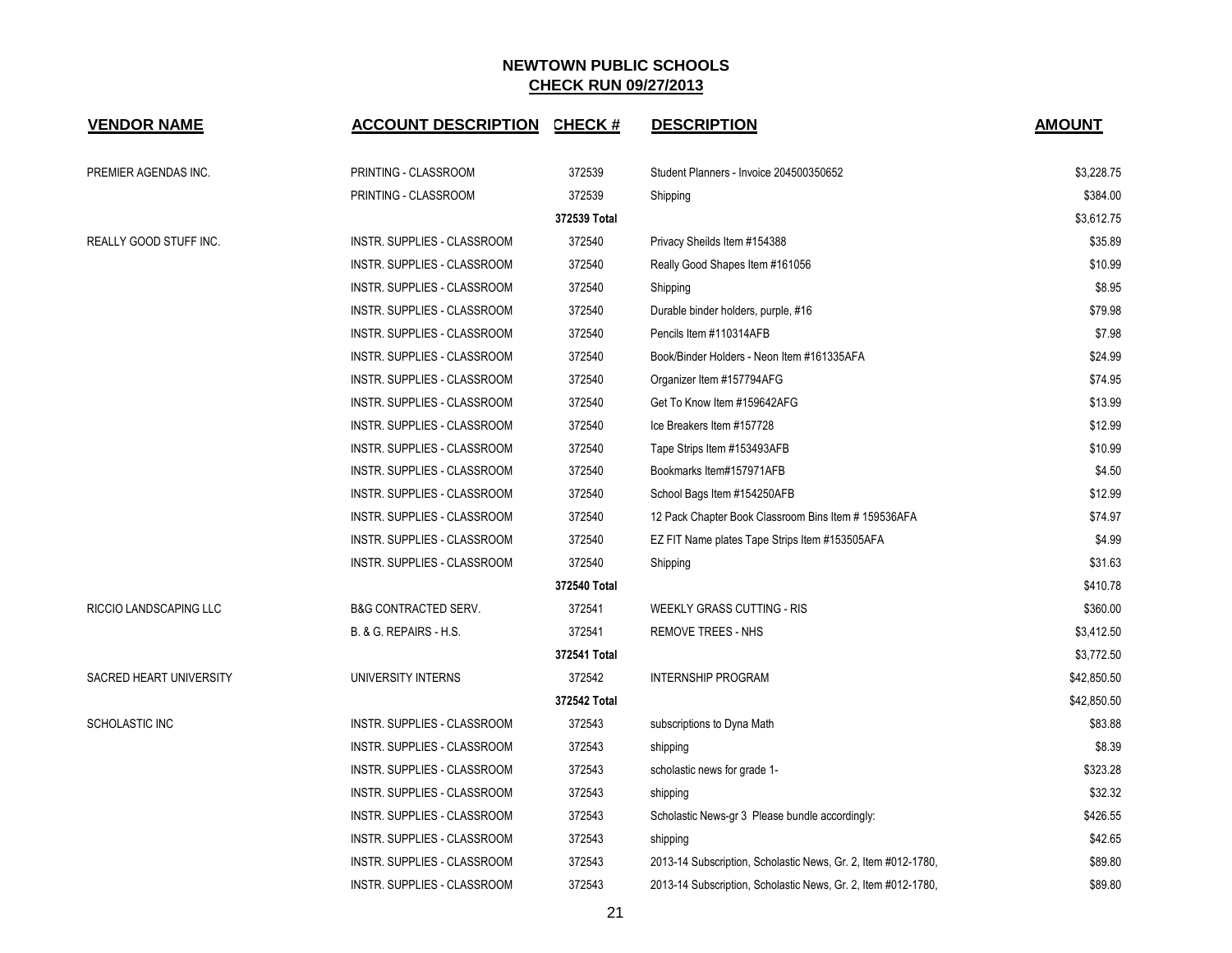| <b>VENDOR NAME</b>        | <b>ACCOUNT DESCRIPTION</b>       | CHECK #      | <b>DESCRIPTION</b>                                            | <b>AMOUNT</b> |
|---------------------------|----------------------------------|--------------|---------------------------------------------------------------|---------------|
| SCHOLASTIC INC            | INSTR. SUPPLIES - CLASSROOM      | 372543       | 2013-14 Subscription, Scholastic News, Gr. 2, Item #012-1780, | \$89.80       |
|                           | INSTR. SUPPLIES - CLASSROOM      | 372543       | 2013-14 Subscription, Scholastic News, Gr. 2, Item #012-1780, | \$89.80       |
|                           | INSTR. SUPPLIES - CLASSROOM      | 372543       | Shipping and Handling charges                                 | \$35.92       |
|                           | INSTR. SUPPLIES - CLASSROOM      | 372543       | Let s Find Out                                                | \$115.50      |
|                           | INSTR. SUPPLIES - CLASSROOM      | 372543       | Lets Find Out                                                 | \$115.50      |
|                           | INSTR. SUPPLIES - CLASSROOM      | 372543       | Lets Find Out                                                 | \$115.50      |
|                           | INSTR. SUPPLIES - CLASSROOM      | 372543       | Shipping                                                      | \$34.65       |
|                           | INSTR. SUPPLIES - READING        | 372543       | Story Works Magazine Gr. 5 - 10 classes @23 each              | \$1,568.60    |
|                           | INSTR. SUPPLIES - READING        | 372543       | Scope Magazine Gr. 6 - 5 Classes @ 25 each                    | \$1,168.75    |
|                           | INSTR. SUPPLIES - READING        | 372543       | Jr. Scholastic Shipping included                              | \$2,421.43    |
|                           | INSTR. SUPPLIES - SCIENCE        | 372543       | Class subscription to Science World                           | \$277.50      |
|                           | INSTR. SUPPLIES - SCIENCE        | 372543       | S & H Science world                                           | \$27.75       |
|                           | INSTR. SUPPLIES - SOC. STUDIES   | 372543       | Class subscription for UP FRONT Magazine                      | \$8.95        |
|                           | INSTR. SUPPLIES - SOC. STUDIES   | 372543       | S & H UP Front                                                | \$26.85       |
|                           |                                  | 372543 Total |                                                               | \$7,193.17    |
| SCHOLASTIC INC            | INSTR. SUPPLIES - CLASSROOM      | 372544       | Scholastic News-grade 2-Please bundle in the following manner | \$301.29      |
|                           |                                  | 372544 Total |                                                               | \$301.29      |
| SCHOOL HEALTH CORPORATION | MEDICAL SUPPLIES - ELEM.         | 372545       | AJ90838 -Sharps container                                     | \$16.00       |
|                           | MEDICAL SUPPLIES - ELEM.         | 372545       | AJ37193-Blueice Gel Pack-3 X 5                                | \$43.00       |
|                           | MEDICAL SUPPLIES - ELEM.         | 372545       | <b>FREIGHT</b>                                                | \$136.51      |
|                           | MEDICAL SUPPLIES - H.S.          | 372545       | #AJ22002 - Naturelle Maxi Pads - 250                          | \$202.65      |
|                           | MEDICAL SUPPLIES - H.S.          | 372545       | #AJ22005 Playtex Gentle Glide Tampons- 500 case               | \$206.98      |
|                           | MEDICAL SUPPLIES - H.S.          | 372545       | AJ37193 -5X7 Blueice Flex Gel Pack                            | \$74.00       |
|                           | MEDICAL SUPPLIES - ELEM.         | 372545       | $3/4$ X 3 Fabric strips -1500 to a box # sm32073              | \$298.40      |
|                           | MEDICAL SUPPLIES - ELEM.         | 372545       | 1 X3 Fabric strips- 1500 #sm32076 - no shipping cost          | \$459.50      |
|                           | MEDICAL SUPPLIES - ELEM.         | 372545       | Flexible Fabric knuckle Band-Aid                              | \$88.20       |
|                           |                                  | 372545 Total |                                                               | \$1,525.24    |
| SCHOOL OUTFITTERS LLC     | OFF. SUPPLIES - ADMIN.           | 372546       | Norwood Mobile magnetic dry erase flip chart easel            | \$116.50      |
|                           | OFF. SUPPLIES - ADMIN.           | 372546       | shipping charge                                               | \$18.60       |
|                           |                                  | 372546 Total |                                                               | \$135.10      |
| <b>SCHOOL SPECIALTY</b>   | INSTR. SUPPLIES - SP. ED. PREK-8 | 372547       | X-ACTO COMMERCIAL GRADE PAPER CUTTER 24X24 ITEM: 082206       | \$178.66      |
|                           |                                  | 372547 Total |                                                               | \$178.66      |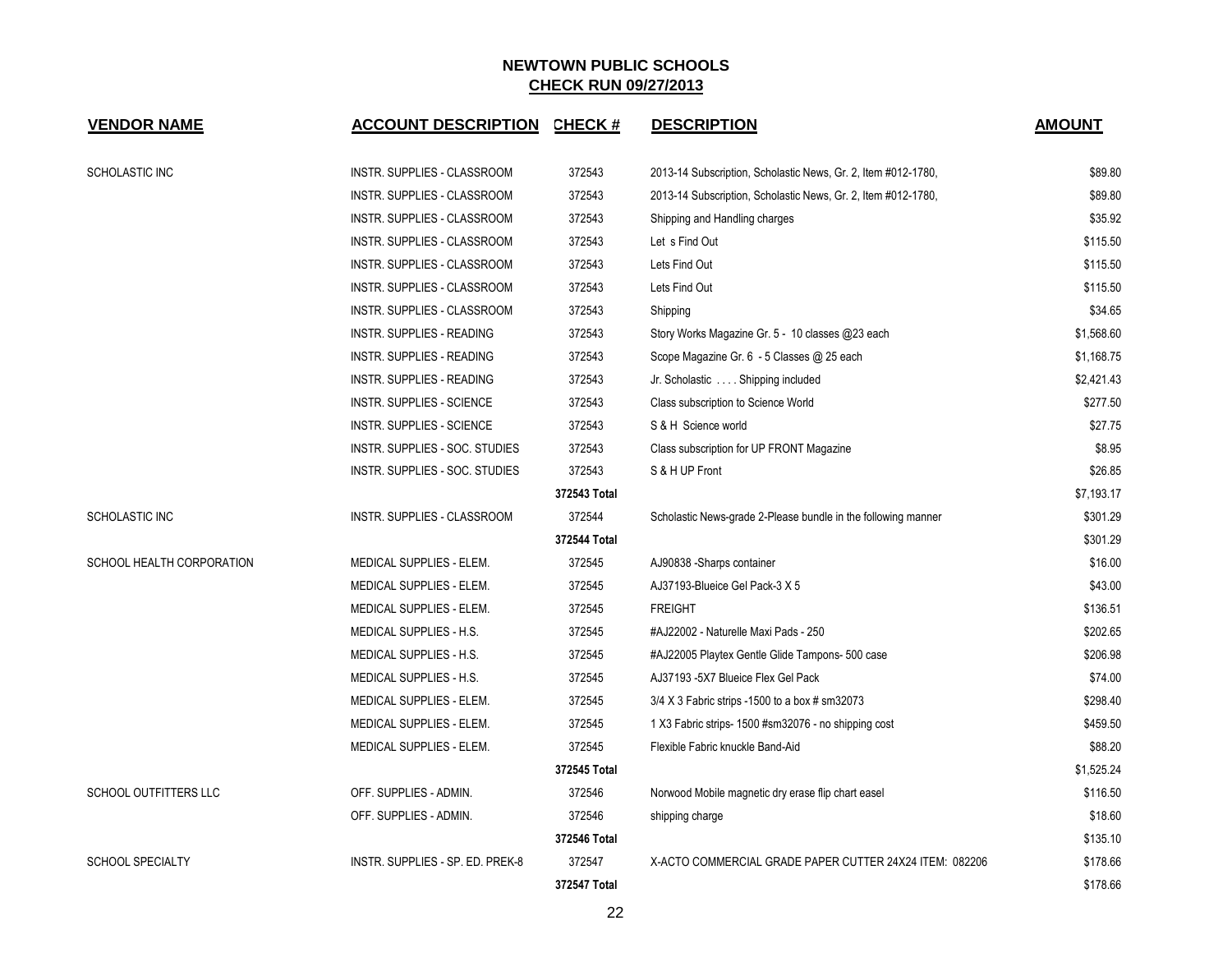| <b>VENDOR NAME</b>             | <b>ACCOUNT DESCRIPTION</b>       | <b>CHECK#</b> | <b>DESCRIPTION</b>                                                       | <b>AMOUNT</b> |
|--------------------------------|----------------------------------|---------------|--------------------------------------------------------------------------|---------------|
| <b>J.A. SEXAUER</b>            | <b>B&amp;G SUPPLIES - MAINT.</b> | 372548        | TRACER UNIT - PLUMBING SUPPLIES                                          | \$1,766.25    |
|                                |                                  | 372548 Total  |                                                                          | \$1,766.25    |
| CAROL CARDILLO SKOLAS          | <b>INSTR. SUPPLIES - ART</b>     | 372549        | <b>MIXED MEDIA SUPPLIES</b>                                              | \$31.85       |
|                                |                                  | 372549 Total  |                                                                          | \$31.85       |
| <b>SMILEMAKERS</b>             | MEDICAL SUPPLIES - ELEM.         | 372550        | #ST131 -Spiderman Stickers - (box)                                       | \$6.29        |
|                                | MEDICAL SUPPLIES - ELEM.         | 372550        | #TOTH - Round tooth holder                                               | \$17.98       |
|                                | MEDICAL SUPPLIES - ELEM.         | 372550        | DEN# 441 Happy Tooth Necklace                                            | \$19.99       |
|                                | MEDICAL SUPPLIES - ELEM.         | 372550        | #TC-Lucky Tooth Treasure Chest -no shipping cost- 20% promo code-311TH01 | \$19.98       |
|                                | MEDICAL SUPPLIES - ELEM.         | 372550        | #PNCS-Disney Princess Disney Stickers-Box                                | \$6.29        |
|                                |                                  | 372550 Total  |                                                                          | \$70.53       |
| THE SPEECH ACADEMY             | TUITION - OUT-OF-DISTRICT        | 372551        | TUITION - OUT-OF-DISTRICT                                                | \$12,400.00   |
|                                | TUITION - OUT-OF-DISTRICT        | 372551        | TUITION - OUT-OF-DISTRICT                                                | \$6,200.00    |
|                                |                                  | 372551 Total  |                                                                          | \$18,600.00   |
| STANDARD STATIONERY SUPPLY CO. | <b>INSTR. SUPPLIES - ART</b>     | 372552        | PAPER CLIPS- BINDERS- N2 PENCILS- WATERCOLOR- GLUE- SCISSORS             | \$84.92       |
|                                |                                  | 372552 Total  |                                                                          | \$84.92       |
| STAPLES ADVANTAGE              | <b>SUPPLIES - LIBRARY</b>        | 372553        | Item #452817, GE cord cover, Black; 6 ft. x 2.5 in.                      | \$15.79       |
|                                | SUPPLIES - LIBRARY               | 372553        | Item #398817, Staples 40 ft. Extension cord, grey.                       | \$31.99       |
|                                | <b>SUPPLIES - LIBRARY</b>        | 372553        | Item #513818, Artistic Second-sight desk protector, 21in x 25.5 in       | \$37.98       |
|                                | INSTR. SUPPLIES - TECH. ED       | 372553        | CARD STOCK, 110 pound, Item 490887, 8.5 X 11.                            | \$156.90      |
|                                |                                  | 372553 Total  |                                                                          | \$242.66      |
| STATE OF CONNECTICUT           | PROF. SERV. - B. & G.            | 372554        | ELEVATOR CERTIFICATE RENEWAL - NHS CAR 097-0101                          | \$240.00      |
|                                |                                  | 372554 Total  |                                                                          | \$240.00      |
| SUBURBAN STATIONERS INC.       | INSTR. SUPPLIES - CLASSROOM      | 372555        | PAC 63000 white craft paper                                              | \$65.79       |
|                                | INSTR. SUPPLIES - CLASSROOM      | 372555        | PAC63300 Black craft paper                                               | \$70.59       |
|                                | INSTR. SUPPLIES - CLASSROOM      | 372555        | PAC63080 yellow craft paper                                              | \$76.99       |
|                                | INSTR. SUPPLIES - CLASSROOM      | 372555        | PAC63150 sky blue craft paper                                            | \$81.09       |
|                                | INSTR. SUPPLIES - CLASSROOM      | 372555        | PAC63130 green craft paper                                               | \$87.29       |
|                                | INSTR. SUPPLIES - CLASSROOM      | 372555        | PAC63060 red craft paper                                                 | \$86.09       |
|                                | INSTR. SUPPLIES - CLASSROOM      | 372555        | PAC63020 brown craft paper                                               | \$66.89       |
|                                | INSTR. SUPPLIES - CLASSROOM      | 372555        | PAC63200 royal blue craft paper-no shipping                              | \$93.39       |
|                                |                                  | 372555 Total  |                                                                          | \$628.12      |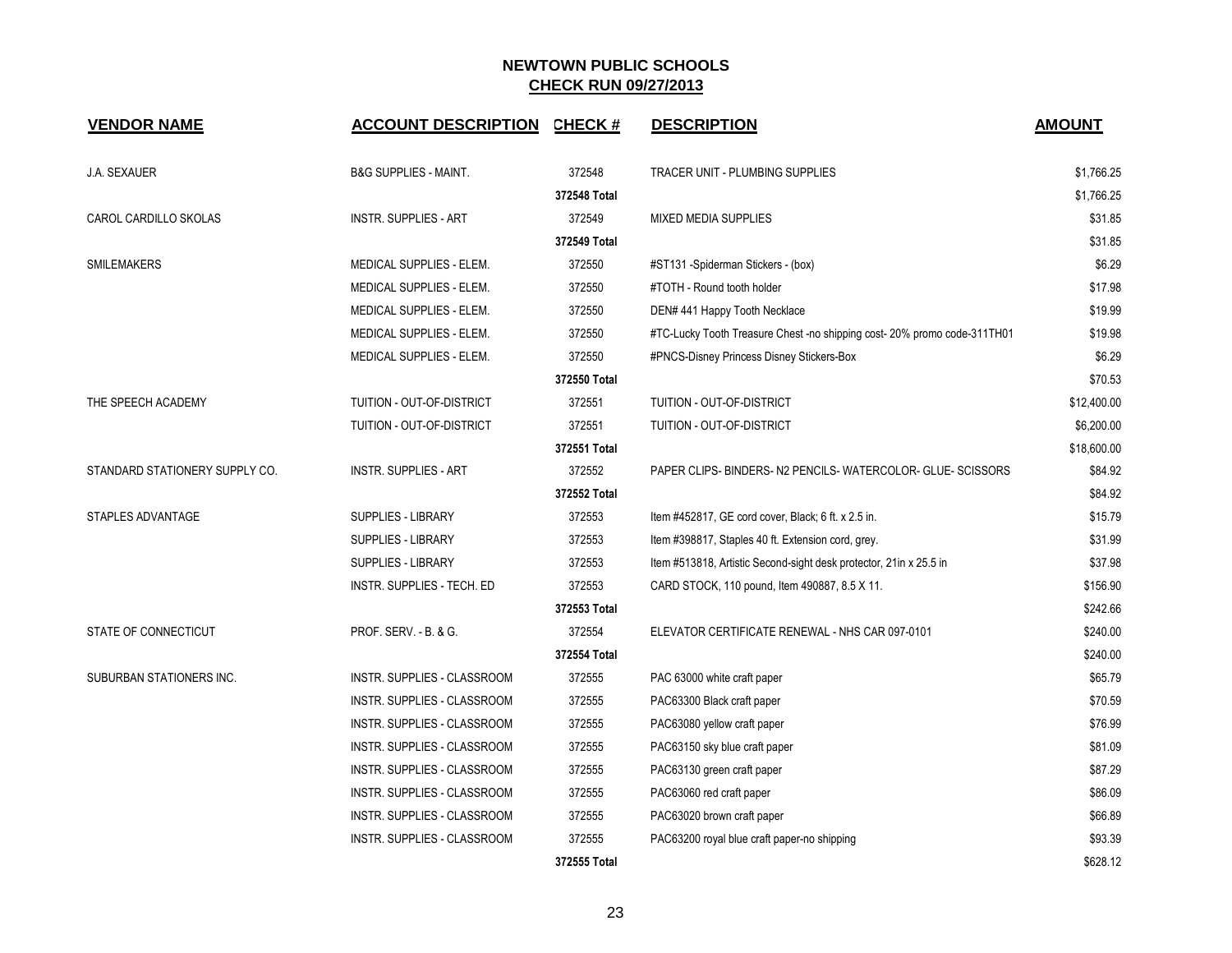| <b>VENDOR NAME</b>                   | ACCOUNT DESCRIPTION CHECK #      |              | <b>DESCRIPTION</b>                                                            | <b>AMOUNT</b> |
|--------------------------------------|----------------------------------|--------------|-------------------------------------------------------------------------------|---------------|
| TAX COLLECTOR NEWTOWN                | SEWER OPERATION & MAINT.         | 372556       | <b>SEWER USE</b>                                                              | \$4,741.92    |
|                                      | CAPITAL IMP. - SEWER S.H.        | 372556       | SEWER ASSESSMENT                                                              | \$15,393.36   |
|                                      | CAPITAL IMP. - SEWER RIS.        | 372556       | SEWER ASSESSMENT                                                              | \$48,110.78   |
|                                      |                                  | 372556 Total |                                                                               | \$68,246.06   |
| THYSSENKRUPP ELEVATOR CO.            | <b>B&amp;G CONTRACTED SERV.</b>  | 372557       | ELEVATOR SVC CONTRACT - CHALK HILL 2013-2014                                  | \$175.00      |
|                                      | <b>B&amp;G CONTRACTED SERV.</b>  | 372557       | ELEVATOR MAINT AGREEMENT - NHS (3 ELEVATORS) 2013-2014                        | \$2,317.50    |
|                                      |                                  | 372557 Total |                                                                               | \$2,492.50    |
| <b>TIME</b>                          | <b>INSTR. SUPPLIES - READING</b> | 372558       | RENEWAL SUBSCRIPTION                                                          | \$24.95       |
|                                      |                                  | 372558 Total |                                                                               | \$24.95       |
| TOCE BROS INC.                       | REPAIRS - MAINT.                 | 372559       | 4 TRUCK TIRES - NT60                                                          | \$615.72      |
|                                      |                                  | 372559 Total |                                                                               | \$615.72      |
| <b>TORRCO</b>                        | <b>B&amp;G SUPPLIES - MAINT.</b> | 372560       | BALL VALVES, COUPLINGS, SMOKE PIPE TEE - MAINT SUPPLIES                       | \$49.93       |
|                                      | <b>B&amp;G SUPPLIES - MAINT.</b> | 372560       | BALL VALVES, COUPLINGS, SMOKE PIPE TEE - MAINT SUPPLIES                       | (\$22.20)     |
|                                      | <b>B&amp;G SUPPLIES - MAINT.</b> | 372560       | BALL VALVES, COUPLINGS, SMOKE PIPE TEE - MAINT SUPPLIES                       | \$24.24       |
|                                      | <b>B&amp;G SUPPLIES - MAINT.</b> | 372560       | BALL VALVES, COUPLINGS, SMOKE PIPE TEE - MAINT SUPPLIES                       | \$287.35      |
|                                      |                                  | 372560 Total |                                                                               | \$339.32      |
| TOWN OF NEWTOWN                      | <b>DENTAL CLAIMS</b>             | 372561       | DENTAL SELF-FUNDED 2013/14                                                    | \$28,523.73   |
|                                      |                                  | 372561 Total |                                                                               | \$28,523.73   |
| ULTIMATE OFFICE SOLUTIONS, INC.      | OFF. SUPPLIES - ADMIN.           | 372562       | Spin File # 12122 20 pocket Desk Organizer                                    | \$195.00      |
|                                      | OFF. SUPPLIES - ADMIN.           | 372562       | shipping                                                                      | \$9.76        |
|                                      |                                  | 372562 Total |                                                                               | \$204.76      |
| UTILITY COMMUNCATIONS INC.           | OFF. SUPPLIES - ADMIN.           | 372563       | Security: CP110 2watt UHF portable radio with clip, battery, antenna, charger | \$784.00      |
|                                      | OFF. SUPPLIES - ADMIN.           | 372563       | Shipping/quote                                                                | \$20.00       |
|                                      | OFF. SUPPLIES - ADMIN.           | 372563       | Additional Portable radios for school use. Item CP185 Portable radio.         | \$795.00      |
|                                      | OFF. SUPPLIES - ADMIN.           | 372563       | shipping charge. See attached quotation, 4-13                                 | \$20.00       |
|                                      |                                  | 372563 Total |                                                                               | \$1,619.00    |
| WE RECYCLE LLC                       | <b>REFUSE REMOVAL</b>            | 372564       | LIGHT TUBE RECYCLING (RIS, NMS, NHS)                                          | \$446.95      |
|                                      | <b>REFUSE REMOVAL</b>            | 372564       | LIGHT TUBE RECYCLING (RIS, NMS, NHS)                                          | \$517.85      |
|                                      | <b>REFUSE REMOVAL</b>            | 372564       | LIGHT TUBE RECYCLING (RIS, NMS, NHS)                                          | \$359.20      |
|                                      |                                  | 372564 Total |                                                                               | \$1,324.00    |
| <b>WELLS FARGO EQUIPMENT FINANCE</b> | EQUIP RENTAL - B&G               | 372565       | FORK LIFT LEASE AGREEMENT - 2013-2014                                         | \$593.63      |
|                                      |                                  | 372565 Total |                                                                               | \$593.63      |